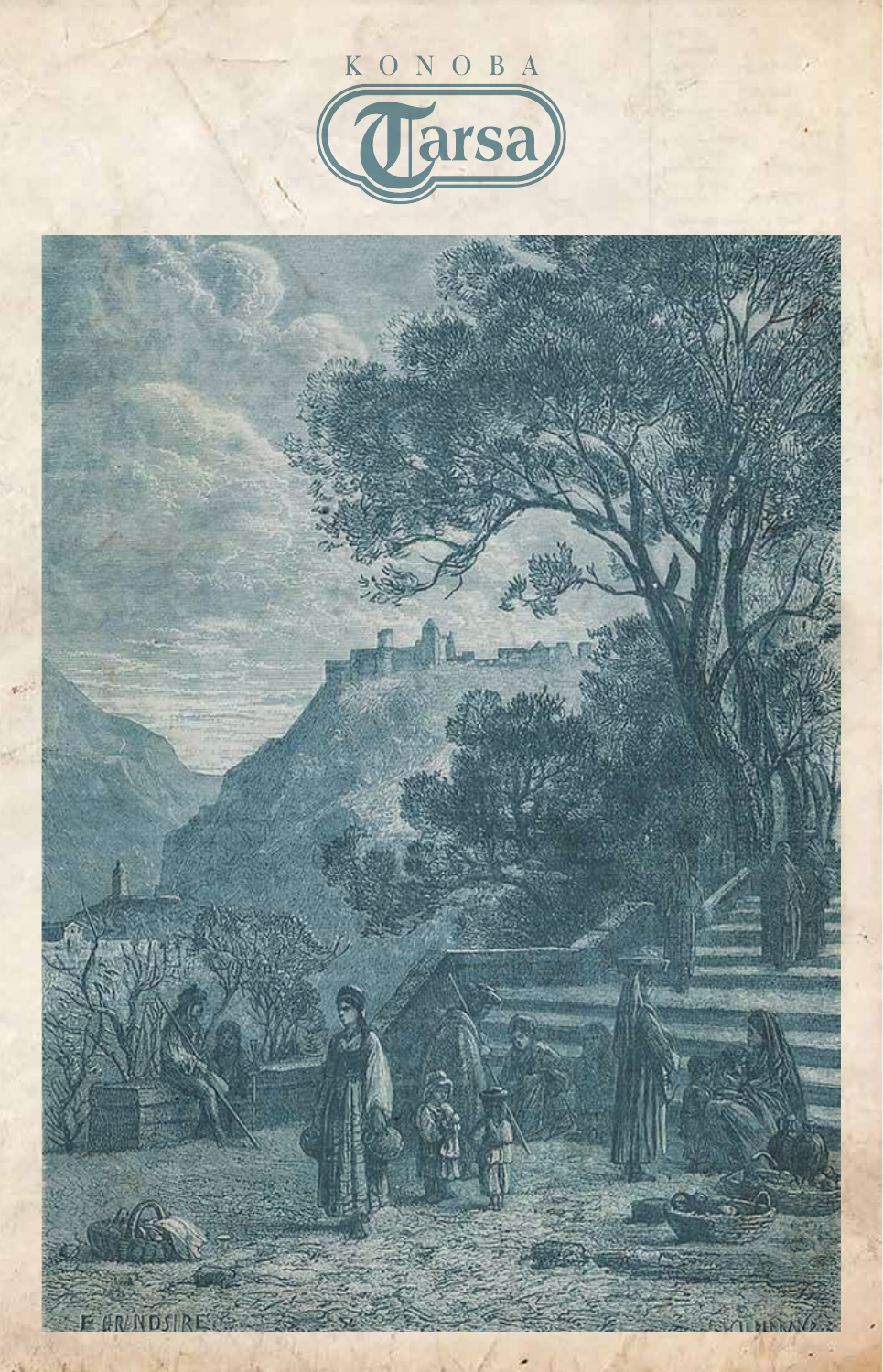WARNING

DEAR GUESTS, PLEASE ASK OUR STAFF FOR INFORMATION ABOUT FOOD ALLERGENS.

THE PRICE INCLUDES TAX. THE COMPLAINT BOOK CAN BE FOUND ON THE BAR.

> TARSA J.D.O.O. josipa kauflaneka 10 rijeka OIB: 48743955583 TELEFON: 051 452 089

if you want to take your own copy of menu FEEL FREE TO ASK OUR STAFF. THE PRICE OF MENU 50,00 KN

At S 132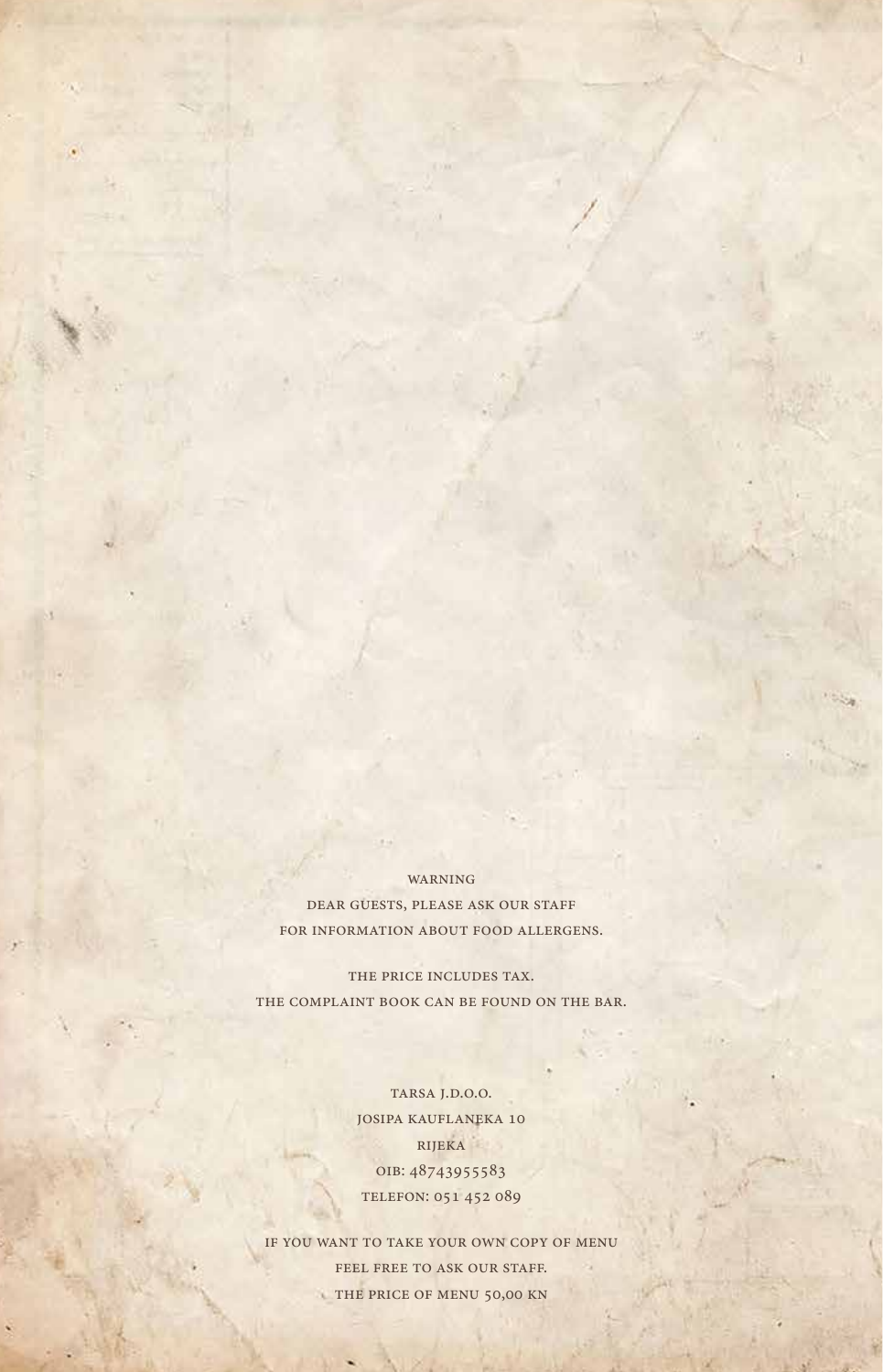MENU PRICE LIST WINE LIST

 $\frac{1}{2}$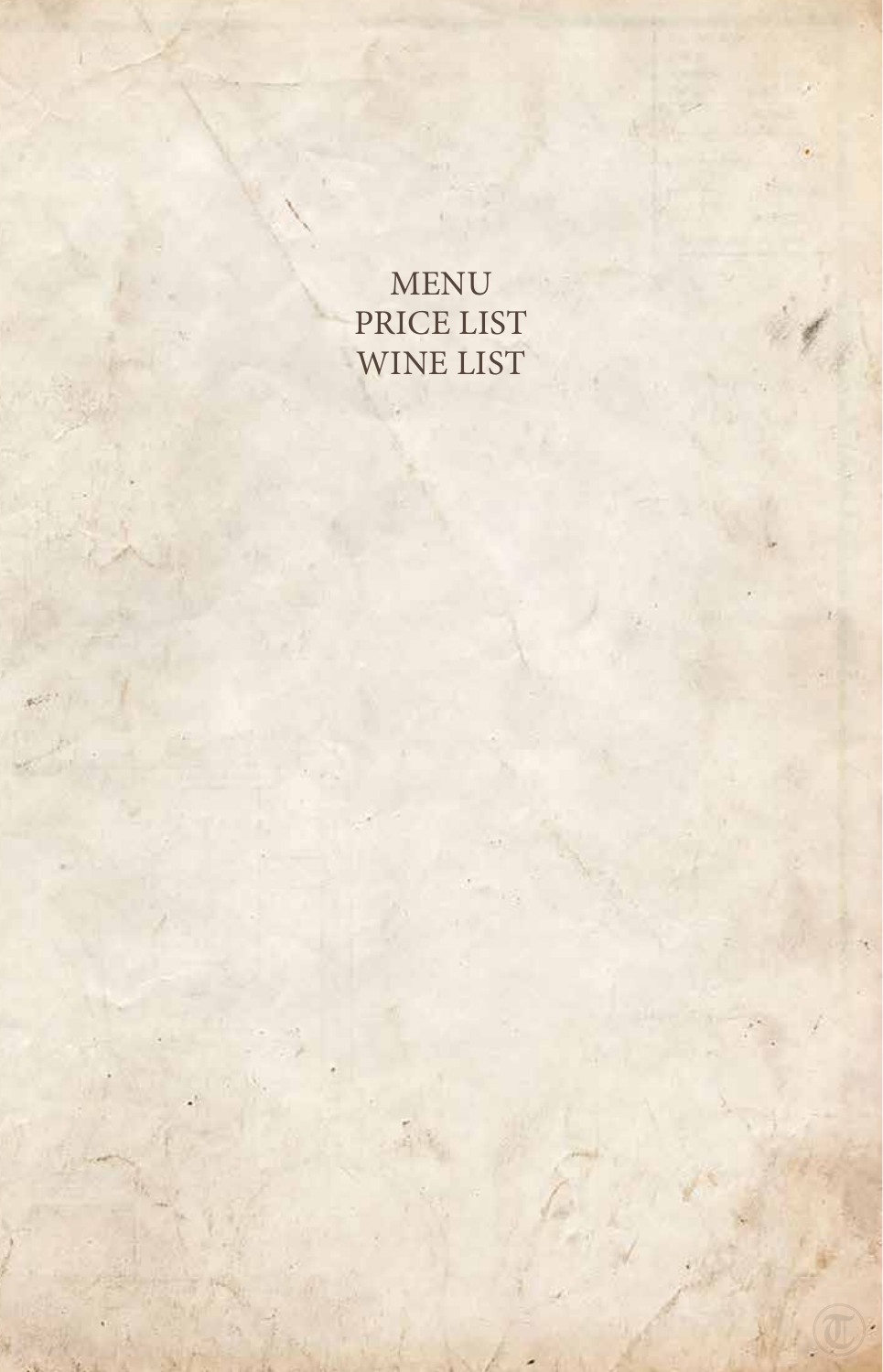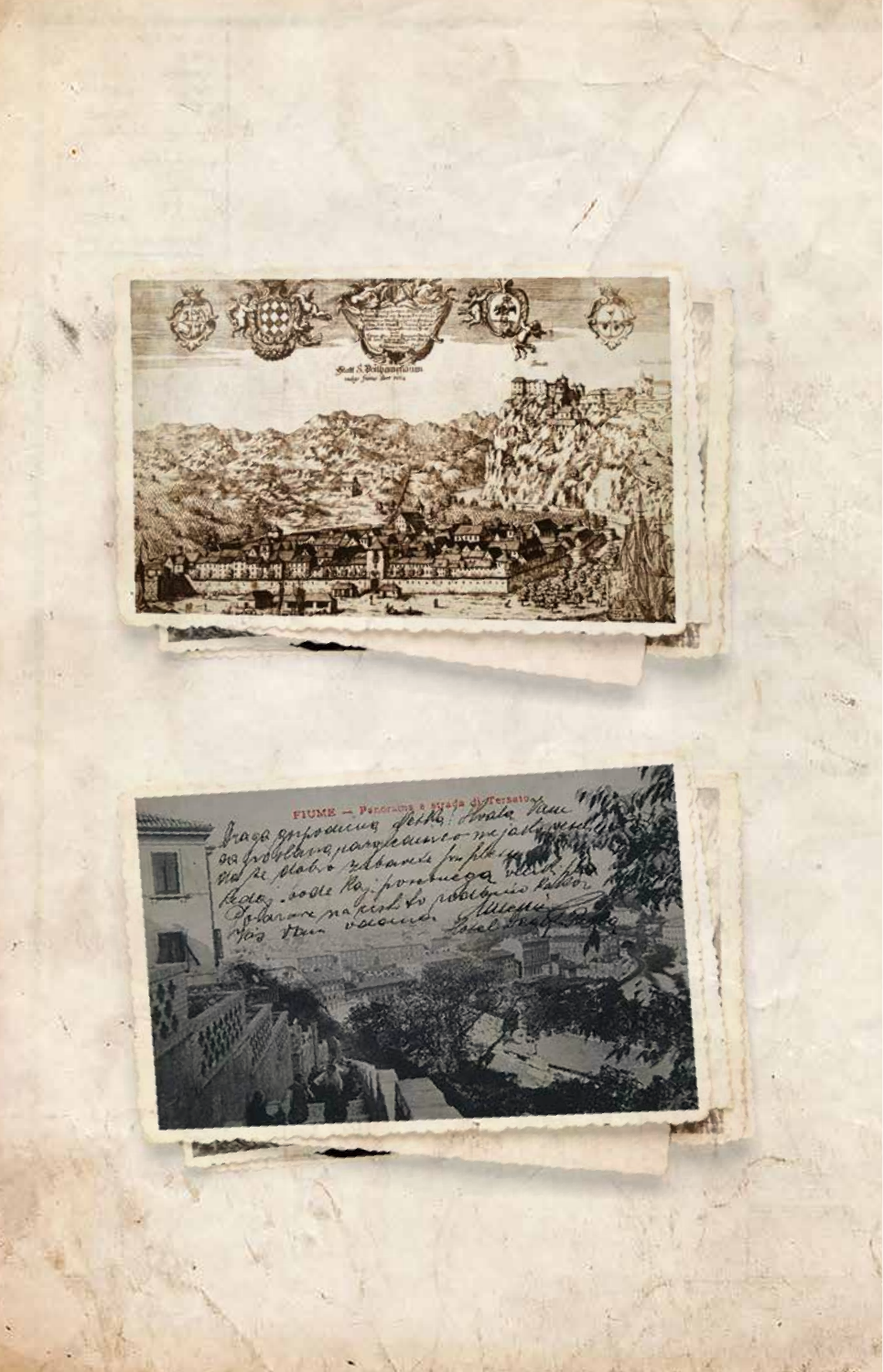

the first settlement tarsatica, a fortress-town, was situated in the place of today`s old town it was an important defensive roman ANCHORAGE IN THE 4<sup>TH</sup> CENTURY, AND IN 799 IT WAS DESTROYED BY THE FRANKS in the battle against croatians, during which on the hillsides, marcgrof erik died. soon after the franks had left this region, name tarsatica was transferred to the neighbouring 138 meters high hill called ˝tersat˝, which later changed its name to ˝trsat.˝ the name could have come from the celtic name ˝tarsa˝ meaning "hill by the river". it was mentioned for the first time under the name tarsatica, as the center of the vinodol parish, in the vinodol's code in 1288. at the time it belonged to the dukes of krk, later frankopans. in the 13th century, at the place of the former tarsatica, the town "reka" (today's rijeka) developed, and its castles, shops and streets were part of the habsburgs' teritory from 1466 to 1918, with some minor interruptions. today's trsat spreads from old town trsat (castle) and the former barrack (today's university campus) to strmica to the north. the old names tarsatica and tarsa kept in the names of the old popular restaurants in trsat.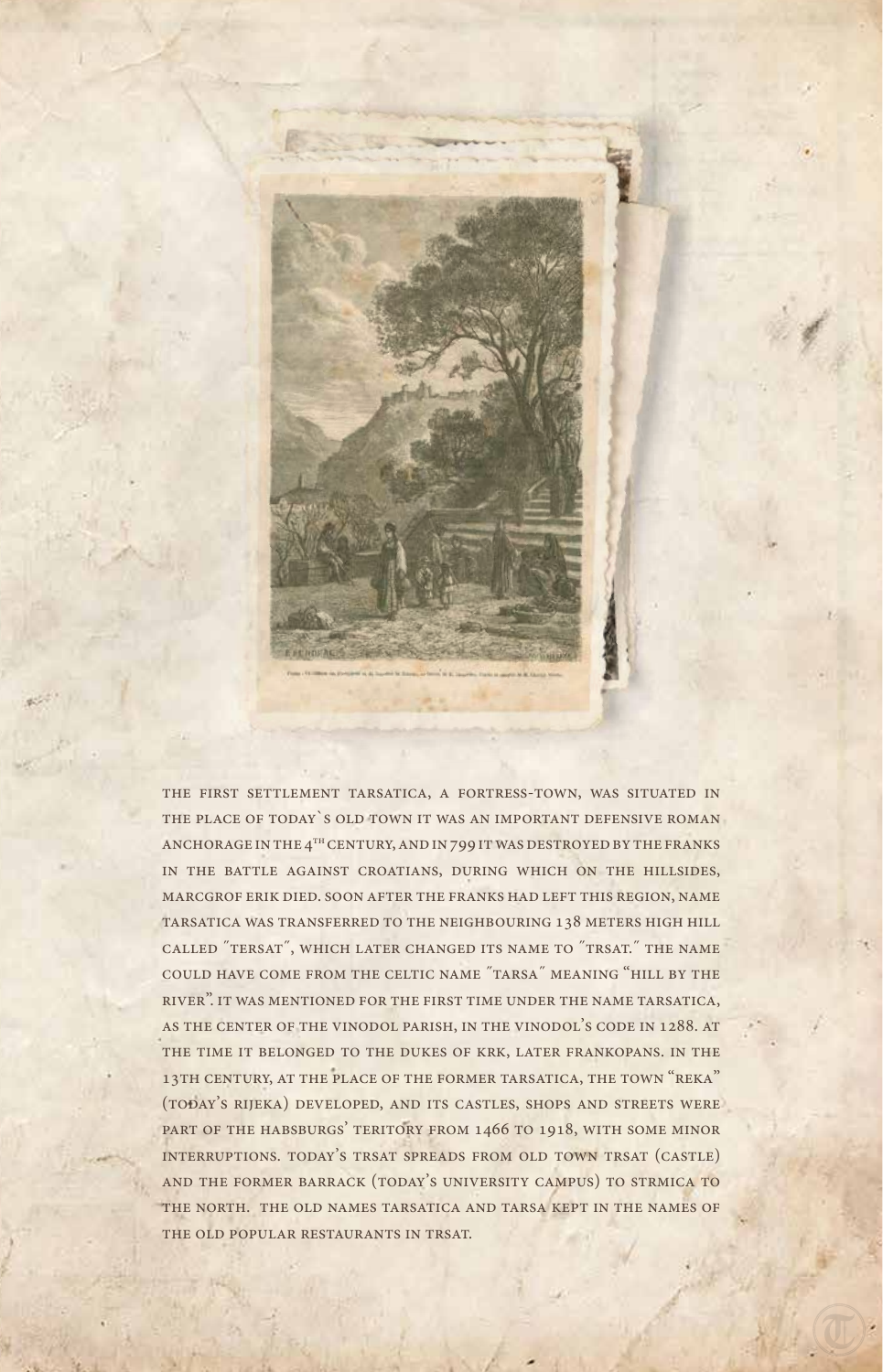# COLD APPETIZERS

| Homemade prosciutto ham                                 | 100 G | 70,00 KN  |
|---------------------------------------------------------|-------|-----------|
| Kulen (sausage with chili peppers)                      | 100 G | 70,00 KN  |
| Sausage with truffles                                   | 100 G | 85,00 KN  |
| Wild game sausage                                       | 100 G | 60,00 KN  |
| Cold plate "Mir Junaka / Hero's peace/" for two persons | 200 G | 127,00 KN |
| Beef tenderloin tartare                                 | 250 G | 270,00 KN |
| Beef tenderloin carpaccio                               | 100 G | 110,00 KN |
| Goat cheese from Island Pag                             | 100 G | 90,00 KN  |
| Cheese with truffles                                    | 100 G | 82,00 KN  |
| Mixed cow and goat cheese                               | 100 G | 70,00 KN  |
| Grobnik cheese                                          | 100 G | 70,00 KN  |
| Smoked cow cheese                                       | 100 G | 70,00 KN  |
| Goat cheese                                             | 100 G | 85,00 KN  |
| Cheese fan "Mlikarica" for two persons                  | 200 G | 127,00 KN |

 $\sim$ 

# COLD FISH APPETIZERS

 $\lambda$ 

| Octopus salad - a'la Tarsa                           | 72,00 KN  |
|------------------------------------------------------|-----------|
| Marinated anchovy carpaccio                          | 70,00 KN  |
| Salty anchovy fillets                                | 70,00 KN  |
| Creamed cod                                          | 65,00 KN  |
| Calamari salad                                       | 79,00 KN  |
| Selection of seafood delights "Rečina" for 2 persons | 149,00 KN |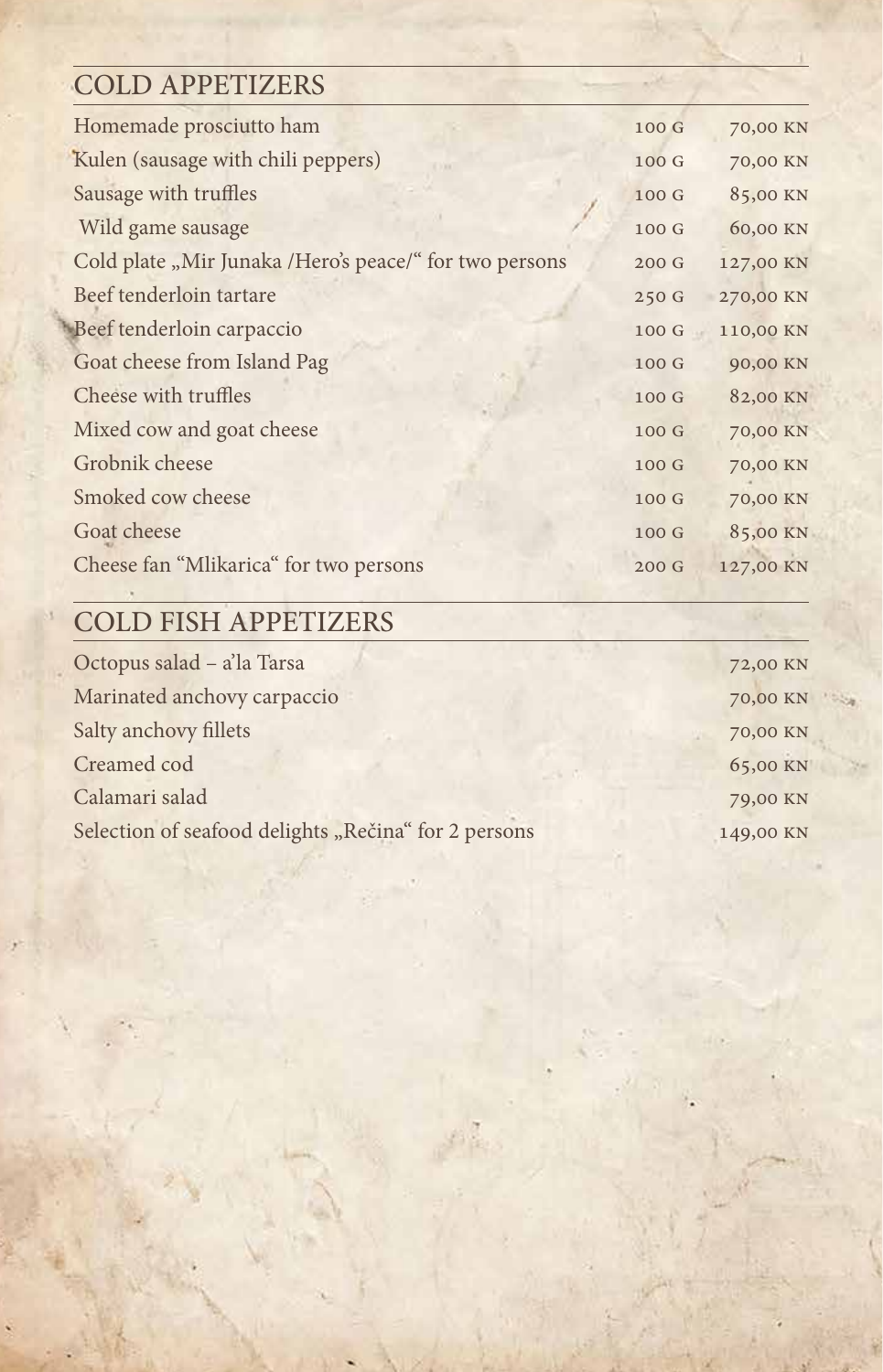# WARM APPETIZERS

| Breaded cheese                    | 65,00 KN |
|-----------------------------------|----------|
| <b>Breaded mushrooms</b>          | 55,00 KN |
| Grilled mushrooms                 | 45,00 KN |
| Granny's polenta                  | 48,00 KN |
| Grilled polenta with salty cheese | 45,00 KN |
| Snails in "Vineyard's sauce"      | 59,00 KN |
| Snails in "Krooter's sauce"       | 59,00 KN |
|                                   |          |

## SOUPS

 $\sim$ 

| Beef soup /served in the pot/              | 25,00 KN |
|--------------------------------------------|----------|
| Cream of mushrooms /served in the pot/     | 30,00 KN |
| Fish soup /served in the cattle/           | 37,00 KN |
| Tomato soup                                | 27,00 KN |
| Daily or Seasonal soup / cepes, asparagus/ | 35,00 KN |

×

# WARM FISH DISHES

| Grilled scallops              | PIECE / 35,00 KN   |
|-------------------------------|--------------------|
| Mussels buzara                | 0,50 KG / 60,00 KN |
| Grilled shells                | PORTION / 84,00 KN |
| Mixed shells buzara           | 0,50 KG / 90,00 KN |
| Mixed buzara for 2 persons    | 1KG / 310,00 KN    |
| Spaghettata mix for 2 persons | 310,00 KN          |
| Clams on buzara               | 0,30 KG / 81,00 KN |
|                               |                    |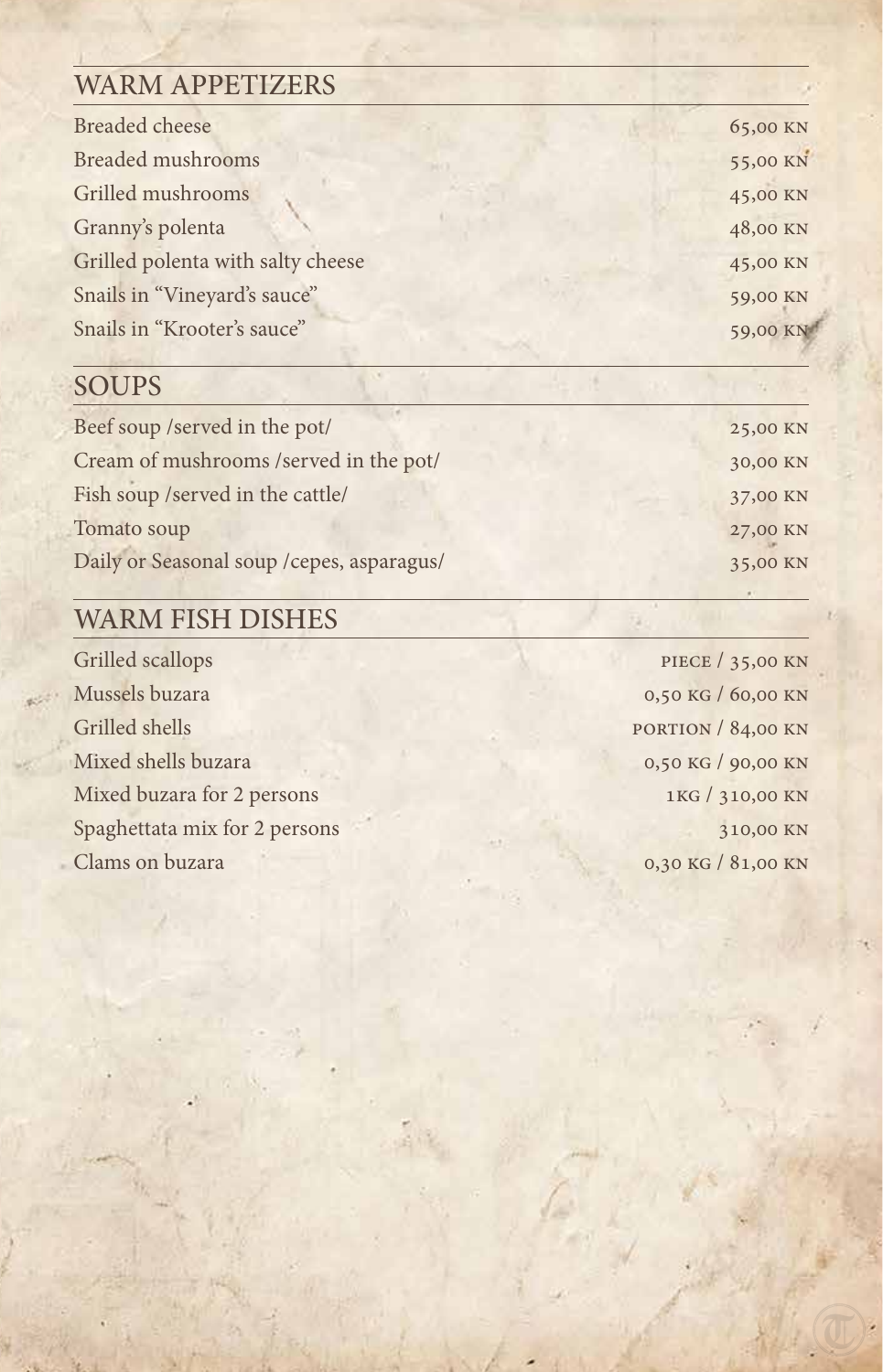# PASTAS & RISOTTOS

| * you can choose a type of pasta or risotto and combine it with any type of sauce |           |
|-----------------------------------------------------------------------------------|-----------|
| Home made dumplings (gnocchi) with game ragout                                    | 79,00 KN  |
| Green tagliatelle with mushrooms and prosciutto                                   | 79,00 KN  |
| Home made pasta (fuži) with truffles                                              | 113,00 KN |
| Surlice (home made pasta) with truffles and prosciutto                            | 119,00 KN |
| Ravioli with snails and bacon                                                     | 95,00 KN  |
| Risotto with mixed wild mushrooms                                                 | 85,00 KN  |
| Home made dumplings (gnocchi) with 4 cheeses                                      | 80,00 KN  |
| Shrimp risotto                                                                    | 135,00 KN |
| <b>Black risotto</b>                                                              | 98,00 KN  |
| Spaghetti with clams, traditional recipe                                          | 95,00 KN  |
| Home made dumplings (gnocchi) with shrimp and truffles                            | 145,00 KN |
| Green tagliatelle with salmon                                                     | 119,00 KN |
| Šurlice (home made pasta) with seafood                                            | 99,00 KN  |
| Trio for two persons                                                              | 210,00 KN |
| (green tagliatelle, prawns, black risotto, salmon spaghetti))                     |           |

 $-10$ 



IVAN LENKOVIĆ ivan lenković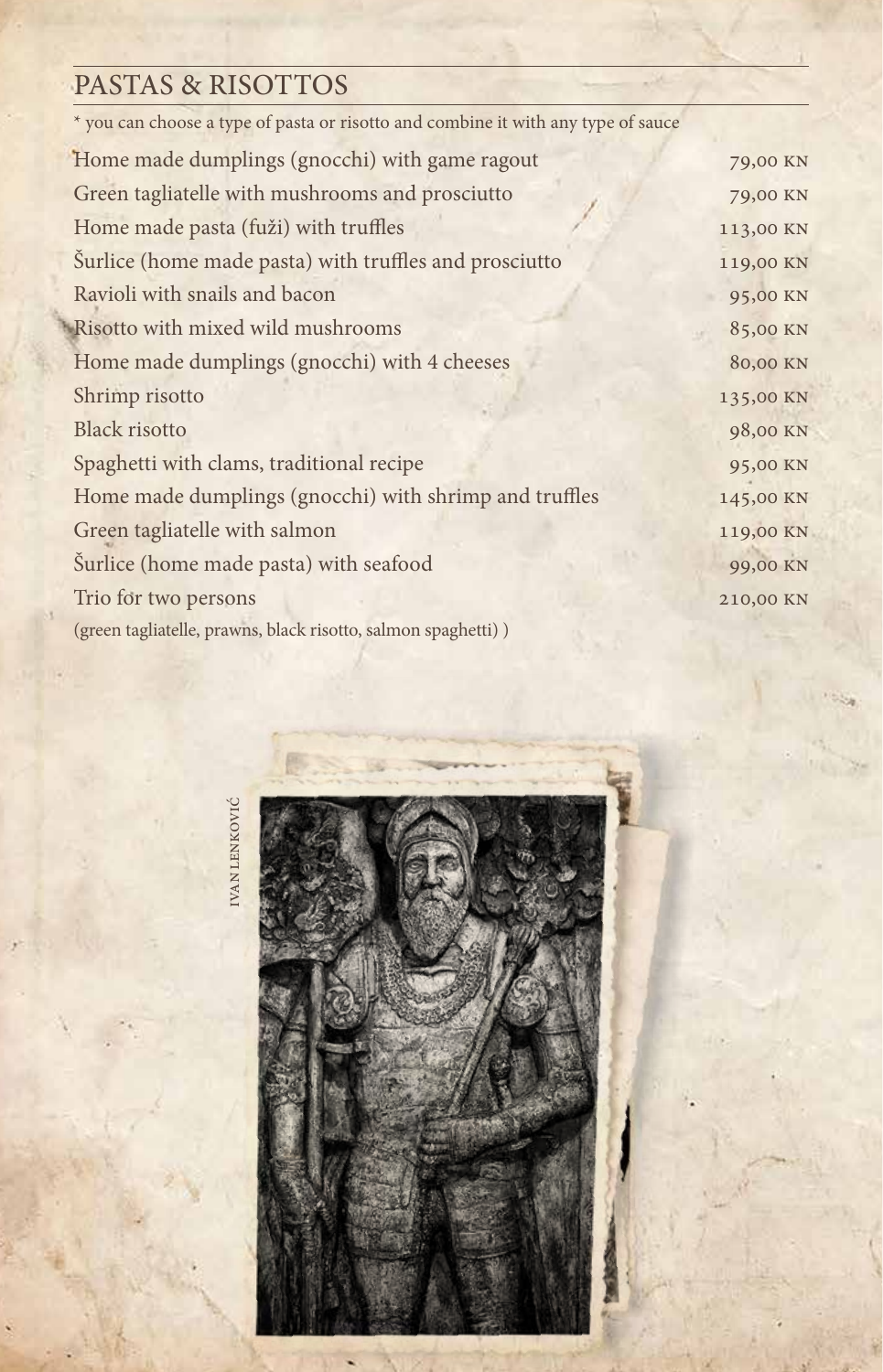according to the legend, on 10 may, 1291, the nazarethian house of the holy family appeared at the location of today's shrine of our lady of trsat. the angels brought it to trsat all the way from nazareth. it had stayed there until 10 december, 1294 when the angels moved it to LORETO NEAR ANCONA WHERE IT IS TODAY.



THE HOLY HOUSE the holy house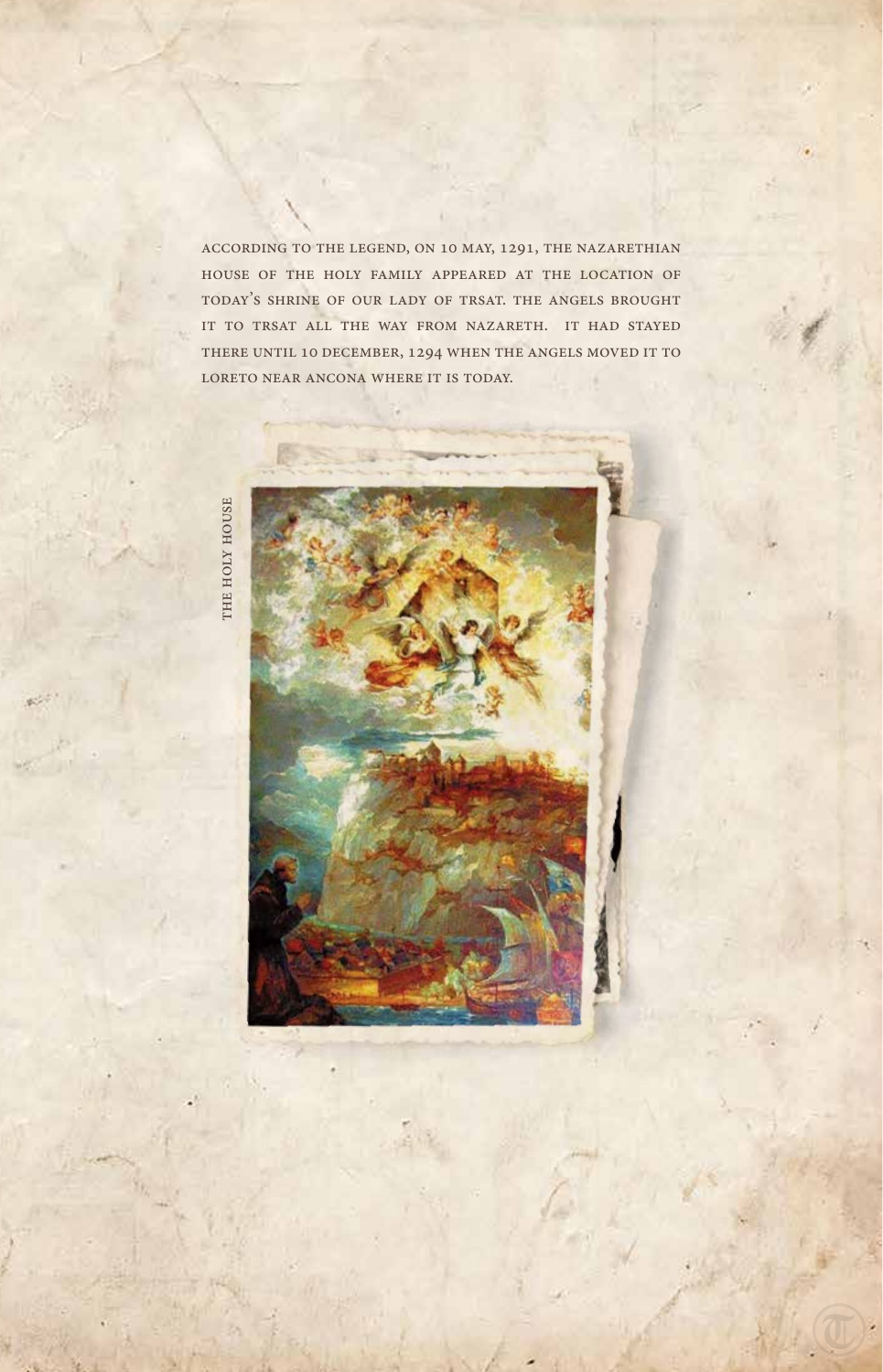some time after that event, the ruler of trsat was the duke martin frankopan. knowing that many pilgrims wanted to come to trsat to the shrine of our lady, he wanted to build a stairway from rijeka to trsat, but he couldn't find masons who would do it. he was desperate when devil himself knocked at his door. "i will create the stairway." said the devil, "you have to promise me that the stairs will lead directly to the tavern, and i will provide to place the tavern at the end of the stairs."

the duke, who at first didn't know what to answer, agreed, as long as the devil built the stairs that were necessary to the people. he also went to ask the priests for advice regarding the work that had to be done. the priests told the duke to let the devil build the stairway, and that they would pray to god, and god would fulfill their wishes for the stairs not to end in front of the tavern, but in front of the shrine.

at the end, when the trsat stairway was finally built, the devil saw that it led to the church instead of the tavern! he was mad; he started to curse and to throw rocks that were lined up for finishing up the stairway. furthermore, when a small devil told him he heard the priests saying that each christian who walked up the stairs on his knees all the way to trsat would receive forgiveness for as many sins as there were stairs, devil damned his own work and said that not one person would count the stairs, so that noone would find out how many stairs there were exactly. this is why even today many people are not sure of how many stairs lead to trsat. some say one thing, others say something else. to make things even worse, at the end of the stairway, you can see a tavern today. the ground particle where the tavern was build carries the number 666. that is the real truth!



the entrance to the trsat's stairs from the townENTRANCE TO THE TRSAT'S STAIRS FROM THE TOW

THE I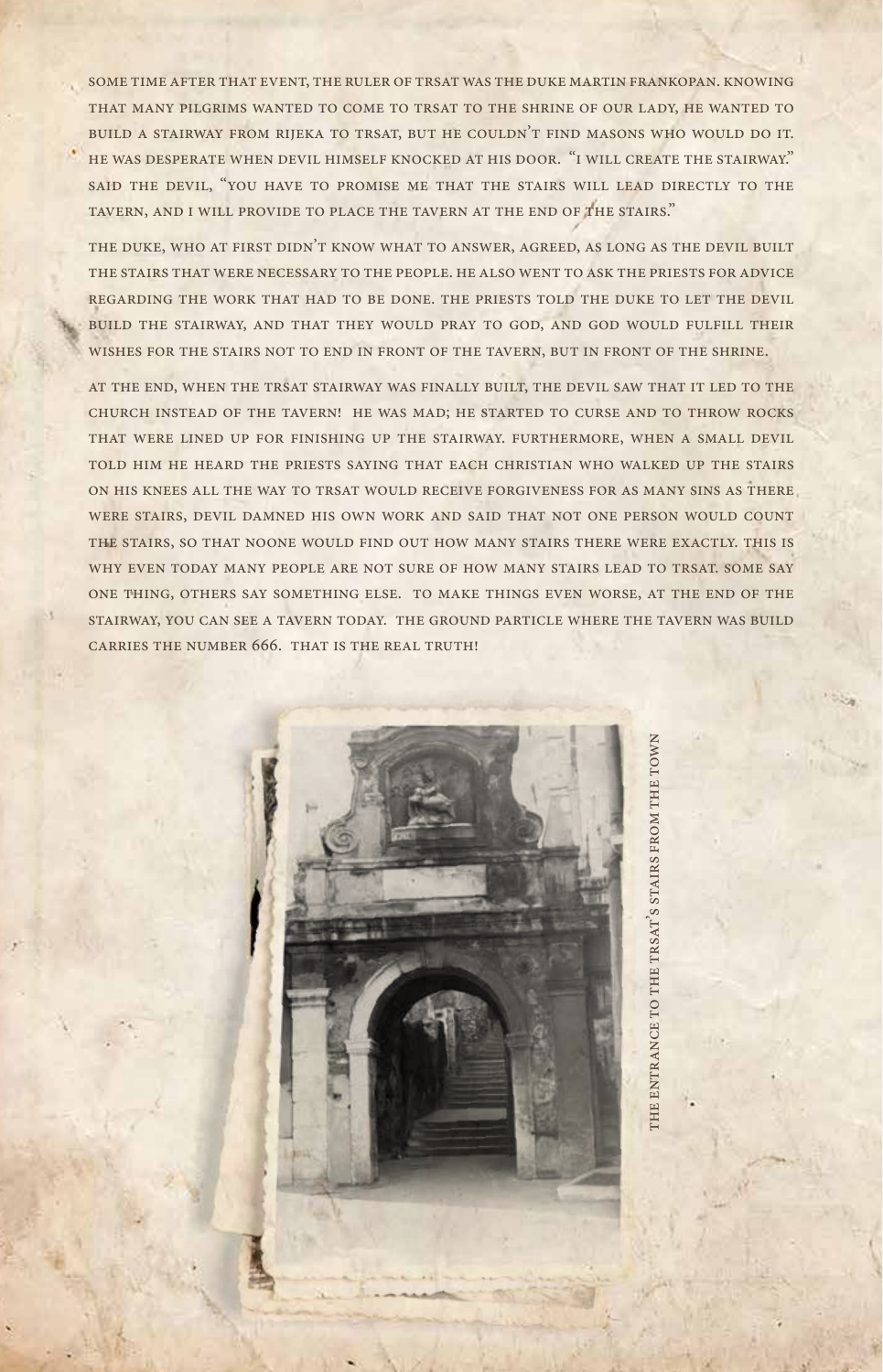### HOUSE SPECIALITIES

### Lamb "Nikola IV", the island recipe 97,00 KN

Cooked lamb in vegetables- served in the pot

nikola iv frankapan or frankopan (in latin nicolaus de frangepan) (1360 – 26 june, 1432; according to another source after 1352-1432), croatian aristocrat, the duke of krk from the frankopan family, and croatian-dalmatian banus (1426-1432). he was the son of ivan krcki and of ana goricka. he was the first member of the kin to take the surname frankapan and was one of the most powerful members of the family. his contemporaries called him "the duke mikula".

#### Flambéed saber "Ivan V" 175,00 KN

Beef tenderloin, rumpsteak, pork loin with boiled vegetables and potatoes

duke ivan v gave the trsat castle as a dowry for his niece elizabeth's wedding with fridrich, count of celje.

#### Lamb cutlet "Laval Nugent" 195,00 kN

Marinated lamb cutlets with potatoes and the Mediterranean herbal seasonings

the count laval nugent from westmeath (ballynacor, 3 november 1777- bosiljevo, 22 august 1862) was a field marshal, a knight with a golden fleece, a commander of maria theresia's class and the roman prince. the count laval nugent restored the medival trsat castle in 1837, which was the first restoration of this kind in croatia, and was planning on founding a museum, where he wanted to interconnect his greatest passions (art, family inheritance, pride of his deep roots, and fascination for THE FRANKOPANS).

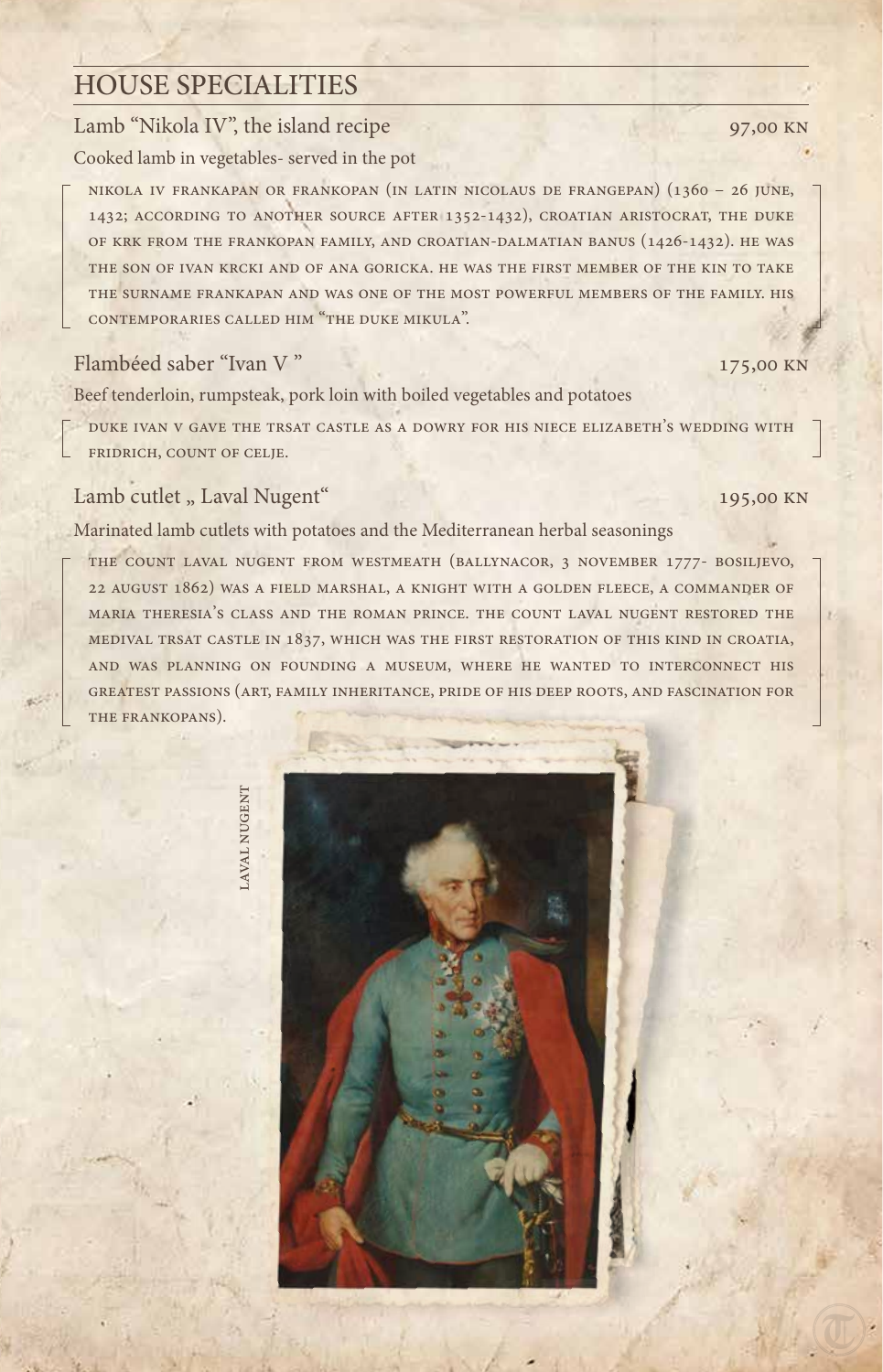#### Stuffed rumpsteak "Andrija II" 140,00 KN

Stuffed rumpsteak with mozzarella and prosciutto refined with "kajmak" cream and roasted potatoes with prosciutto and onions

andrija ii (in hungarian: ii andrás or endre, in slovakian: ondrej) (ostrogon, 1177 eger, 21 september,1235), a croatian-hungarian king (1205 - 1235) from the arpadovic dynasty. aftre the conflict with his brother, the king emerik (1196-1204), he obtained the croatian honor (hercestvo) in 1197. his reign was marked by conflicts with aristocracy and nobles, due to this he was forced to deliver a priviledge the golden bull in 1222.

### Pork ribs "Petar Kružić" 95,00 kN

Grilled pork ribs with potatoes and barbecue sauce

petar kruzic (16 october, 1491 - near klis, 12 march, 1537), a croatian soldier and the captain of klis. the trsat stairway, 539 stairs that are the shortest way from the center of rijeka to trsat, was built by the captain as a vow in 1531.

#### Stuffed turkey "Gašpar Raab" 95,00 KN

 Turkey stuffed with prosciutto and mozzarella in gorgonzola cheese sauce and homemade gnocchi (dumplings)

in 1582, the archduke karlo pawned trsat to senj's captain gaspar raab, of istrian origins. he was important for the trsat castle because he moved the main entrance from the east to the west side, and he also used the materials from already demolished ROMAN TOWER FOR BUILDING OF THE NEW DOOR.



croatian soldier and captain of klis, petar kružic, CAPTAIN OF KLIS, PETAR KRUŽIC, with the origens from trsatWITH THE ORIGENS FROM TRSAT ROATIAN SOLDIER AND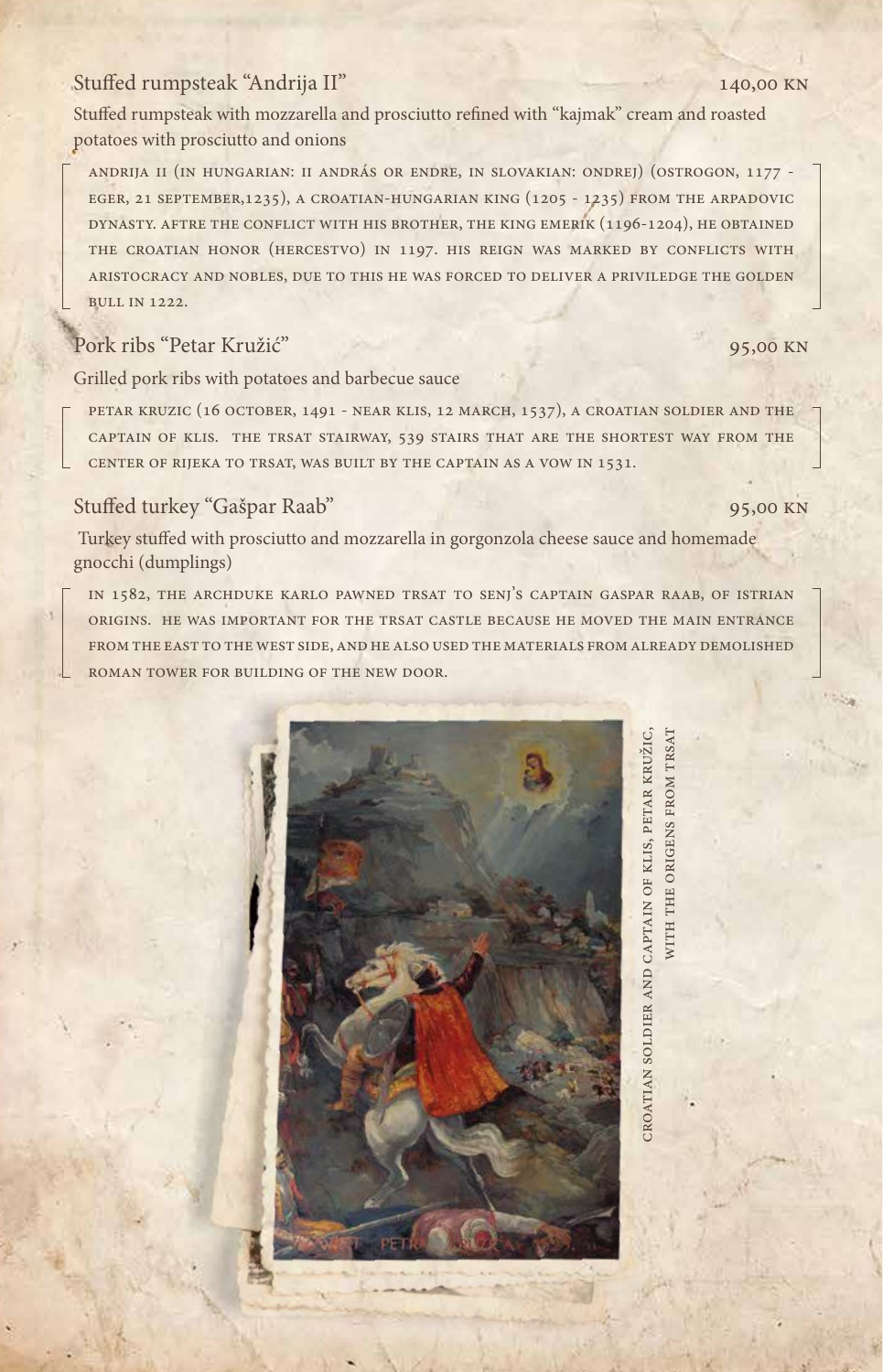#### Medallions "Ivan Lenković" 99,00 KN

Pork loin medallions in mushroom sauce with fuži-pasta

 $\Box$  IN 1563 TRSAT WAS MENTIONED AS AN IMPERIAL TOWN OWNED BY GENERAL IVAN LENKOVIC.

#### Turnedo "Gašpar Knežić" 209,00 kn

Beef tenderloin medallions in truffle sauce with šurlice (home made pasta)

gaspar knezic was a manager of town granaries, landlord and a captain of trsat. his house basement was depository for crops, which showed his wealth.

#### Burger "Martin Frankopan" 97,00 kn

Beef burger in home made bread with kajmak cream, barbecue sauce, fried rocket lettuce, bacon chips and dollar chips

in 1431, martin frankopan (son of nikola iv) started to build a church and a monastery that he finished in 1453, and then ceded it to the franciscans of the bosnian vikaries.

#### "Frankopan" chicken 89,00 kn

 $\mathcal{R}^{(1)}$ 

Chicken drumstick and shank stuffed with mozzarella and prosciutto, coated with bacon with dollar chips

the frankapans (the frankopans) were an old noble family, originally dukes from island krk. the dukes of krk took the name frankapans after many years of their presence in this area. some historians believe that it was a fashion at that time to take names that originated from the roman times. in that way, this family took the name of

the roman patricians ˝frangapanibus,˝ and afterwards changed their emblem into the two lions (the symbol of venice) who break bread (˝frangere pane˝ in italian means to break bread).

Veal "Josip Kulfanek" 112,00 kn

Veal escalope steak with the Roman`gnocchi (home made dumplings)

he was a relentless creator of green areas in rijeka. among others, he designed the trsat park.

> THE FRANKOPAN FAMILY EMBLEM the frankopan family emblem



**CALL**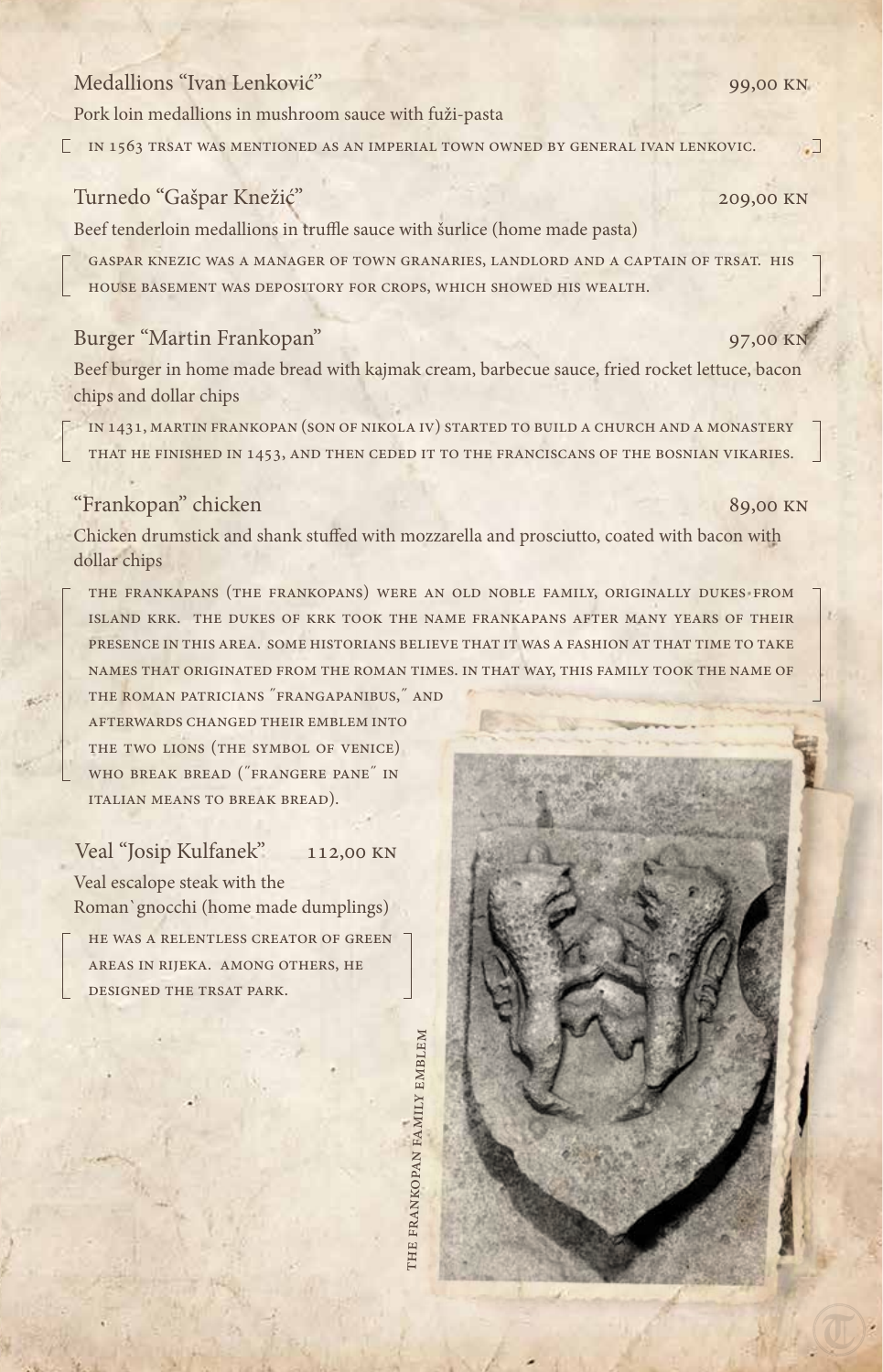#### Tagliata fra Pavao 175,00 kn

Marinated beef tenderloin strips in rocket lettuce bed with Grana Padano cheese

the first known guardian, the monastery manager, and the trsat`s shrine guard was friar pavao, whose name was written on 9 august, 1456 in the book of the notary antun de renna.

#### Beefsteak Fridrih III 272,00 KN

Stuffed beef tenderloin, 500 g, with mozzarella and prosciutto, egg, baked potatoe (in foil) with sour cream

fridrih was born in innsbruck as the son of the austrian duke ernest the iron(1406- 1424), from the leopoldian side of the habsburg dynasty and cimburga mazovska. after his father`s death in 1424, he lived in tyrol with his uncle, the grand duke friedrich iv (1402-1439), then in 1435 along with his brother albert vi (1424-1463) he overtook the governance over styria and carantania. conflicts between them lasted until albert`s death in 1463.

### Monkfish "Agata" 189,00 KN

Monkfish in white wine and capres with the Roman`gnocchi (home made dumplings)

the most famous legend is the one about the angels who carried the holy family house from nazareth. it happened after the fall of the last crusaders´ anchorage, the coastal town st. jean d`acre (today`s akkon in syria). the town collapsed on 10 may, 1291, and that same night, according to the leged, the nazarethian house appeared nearby the st. juraj parish, at the place called "the plain", owned by a widow called agata. it was built of grey and green bricks, 44 spans long, 20 wide, and 28 high. in the morning, people were astonished, but a sick pastor alexander immediately announced that in his sleep the mother of god appeared and told him that it was the house where jesus was born.

#### "Maksimilijan" calamari for 2 persons 210,00 kn

Calamari in a pot with vegetables and potatoes

maksimilijan i (wiener neustadt, 22 march,1459 - wels, 12 january, 1519), a german king and a roman-german emperor from the habsburg dynasty, son of friedrich iii (iv). with his weddings and clever dynastian politics, he raised the habsburgs to the most powerful european ruler family. according to some historians, he was the embodiment of the last knight who dreamt of a unified european medival monarchy. the emperor maksimilijan didn`t follow the pozun contract, so he took possession of TRSAT BY FORCE.

#### Fish fillet "Matija Korvin" 205,00 kn

Sea bass fillet in shrimp sauce with Swiss chard -Dalmatian tradition

matija korvin, also known as matijas (kolozsvár, 23 february, 1443 - vienna, 6 april, 1490), the croatian-hungarian king (1458 - 1490), chechantiking (1469 - 1490) conquered a part of the habsburg hereditary lands which he ruled from 1485– 1490 from vienna.

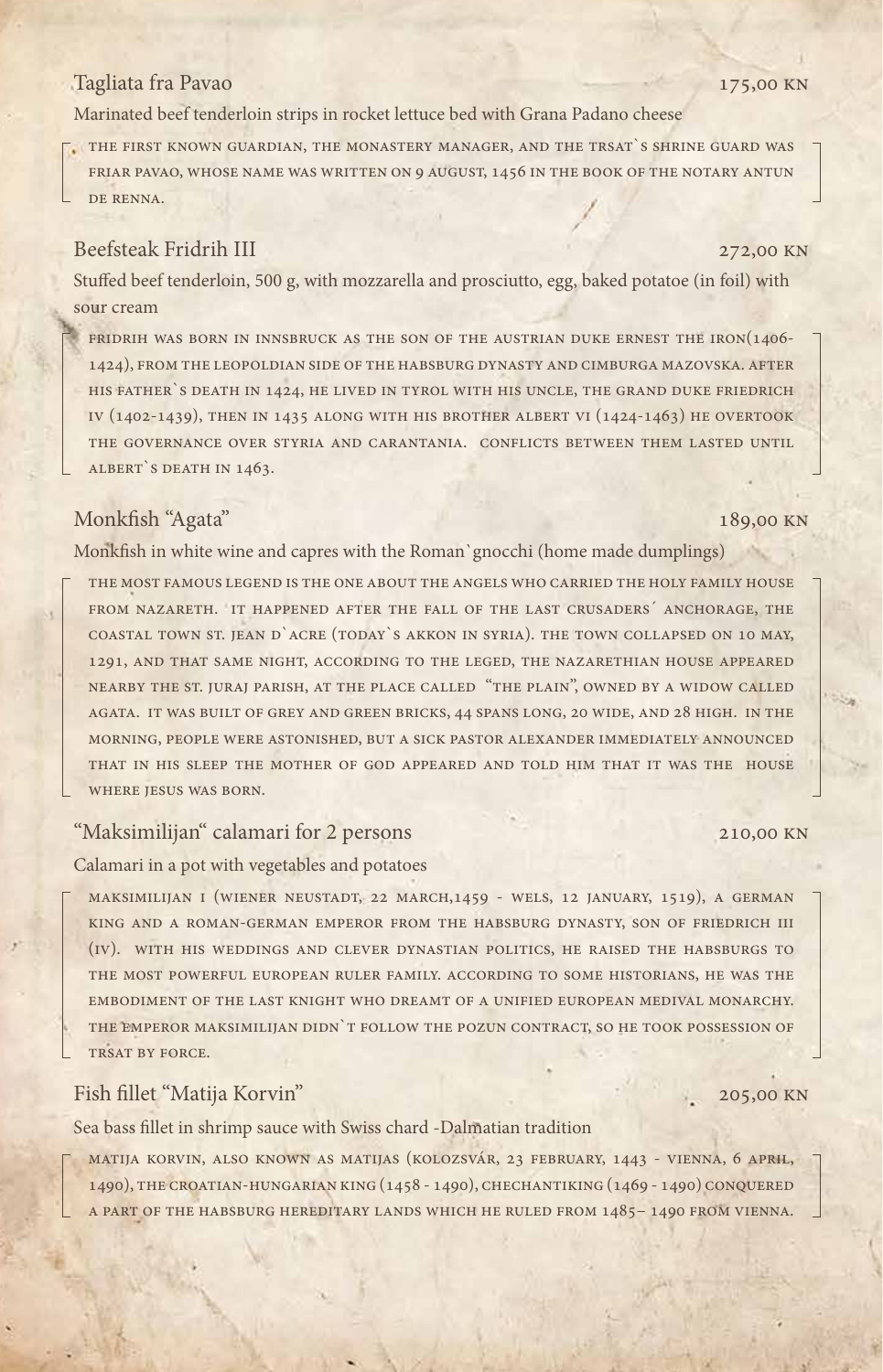### EVERYTHING TASTES BETTER WITH FRIENDS



Flambéed saber "Zrinski" 590,00 kn with a side dish for 4 persons

Beef tenderloin, rumpsteak, veal medallions with baked potaoes and boiled vegetables

grgur iv and his protégé juraj iii bribirski, the originator of the zrinski thread (as juraj i zrinski), handed over a fortified town zrin, located on the zrin`s mountain in former slavonia, which then became the seat of the family. since then, that scion of the subic family became the zrinski dukes.

### Pork loin (Ombol) 220,00 KN

"frair Franjo Glavinić" for 2 persons Pork loin stuffed with mozzarella and prosciutto sauted with vegetables and potatoes

franjo glavinic (kanfanar, 23 june, 1585 - trsat, 6 december, 1652), an istrian franciscian priest, writer, historiographer, historian of the shrine of our lady of trsat. he was a franciscian monk of the bosnian provence croatia.

#### Mixed – meat "Clasic" with side dish for 2 persons 190,00 KN

Ćevapčići, turkey skewers, gourmet hamburger, pork loin, sausage, dollar chips and grilled mushrooms

Mixed – meat "Avangard" with side dish for 2 persons 219,00 KN Stuffed chicken drumstick, minced meat rolls, pork neck, pork ribs, marinated chicken wings,

### Mixed – meat "Gurman" with side dish for 4 persons 490,00 KN

Beef tagliata, stuffed rump steak, stuffed turkey, pork medallions, vegetables, polenta in wine with prosciutto, baked potatoes

#### Fish symphony 620,00 KN

baked potatoes, grilled mushrooms

Sea bass fillet, grilled monkfish, grilled squids, grilled shrimps, grilled mussels, Dalmatian swiss chard, baked potatoes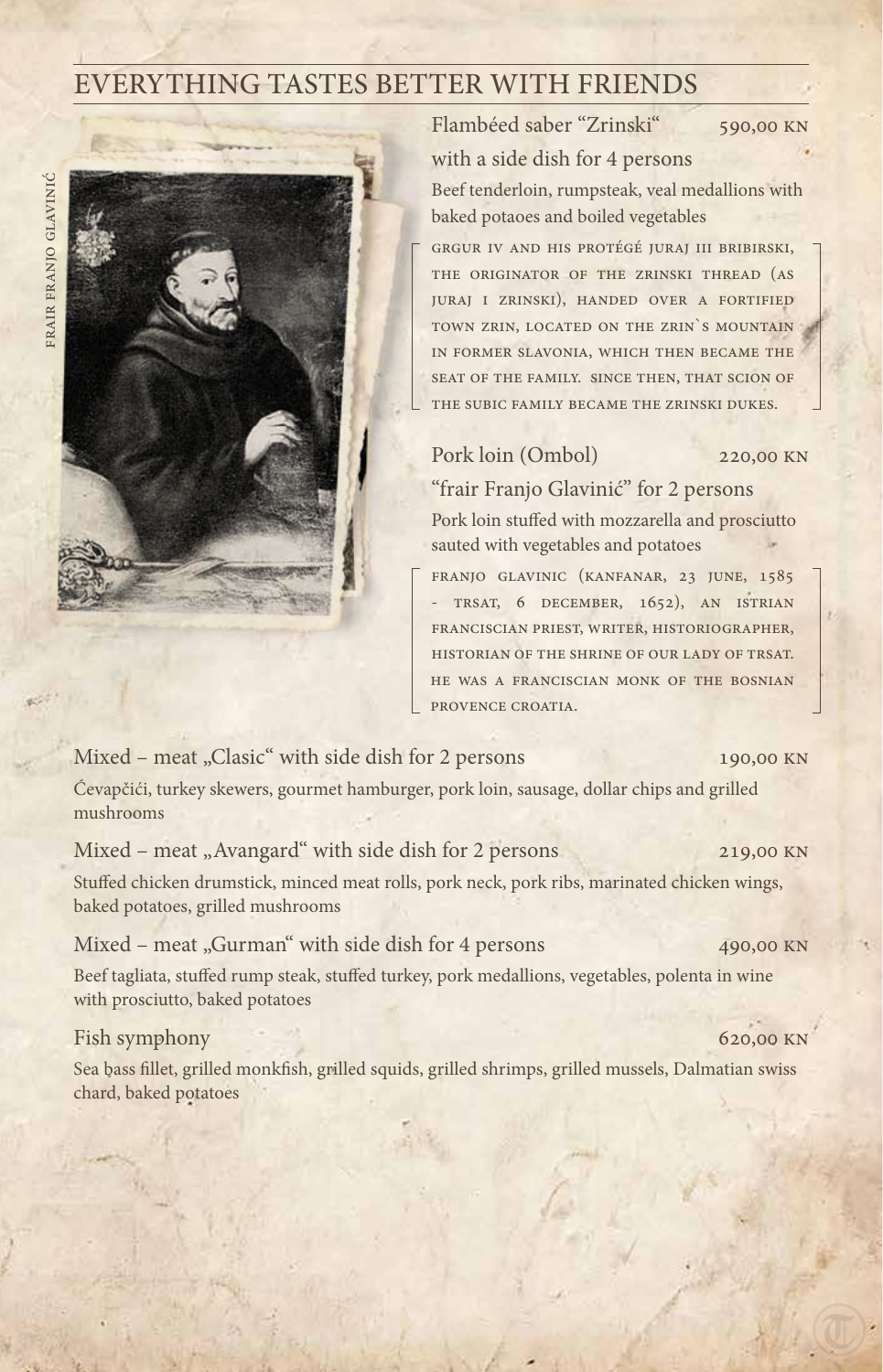# STEAKS by TARSA

|  | 300 G | 190,00 KN |
|--|-------|-----------|
|  | 300 G | 110,00 KN |
|  | 1KG   | 315,00 KN |
|  | 1 KG  | 327,00 KN |
|  | 300 G | 181,00 KN |
|  |       |           |

# Side dishes for the steaks

| Green pepper sauce                | 27,00 KN |
|-----------------------------------|----------|
| Gorgonzola cheese sauce           | 23,00 KN |
| Button mushrooms sauce            | 23,00 KN |
| Truffle sauce                     | 38,00 KN |
| Seasonal sauce (cepes, asparagus) | 39,00 KN |
| Fried onions                      | 20,00 KN |

# GRILL by TARSA

| Cevapčići               |       | 62,00 KN  |
|-------------------------|-------|-----------|
| Gourmet hamburger       | 300 G | 75,00 KN  |
| Hamburger with cheese   | 300 G | 70,00 KN  |
| Marinated chicken wings |       | 68,00 KN  |
| Turkey escalope         |       | 75,00 KN  |
| Pork loin               |       | 75,00 KN  |
| Veal escalope           |       | 95,00 KN  |
| Stuffed turkey          |       | 80,00 KN  |
| Stuffed pork loin       |       | 79,00 KN  |
| Meat donut              |       | 68,00 KN  |
| Monk fish               |       | 140,00 KN |
| Sea bass fillet         |       | 128,00 KN |
| Lamb                    | 300 G | 120,00 KN |
|                         |       |           |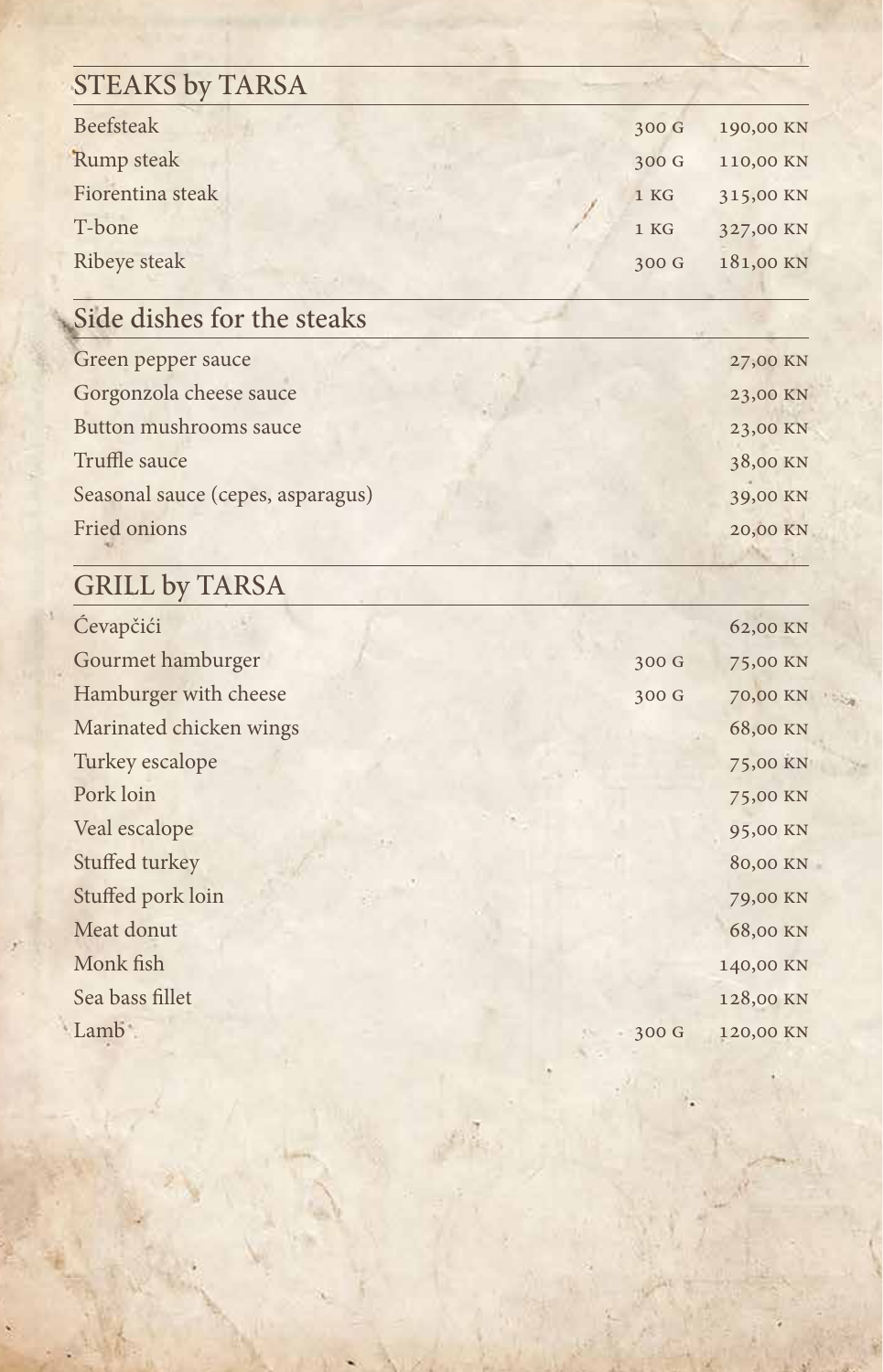## DISHES YOU CAN FIND ELSEWHERE

| Turkey cordon blue  | 84,00 KN  |
|---------------------|-----------|
| Pork cordon blue    | 84,00 KN  |
| Veal cordon blue    | 102,00 KN |
| Turkey Vienna steak | 75,00 KN  |
| Pork Vienna steak   | 75,00 KN  |
| Veal Vienna steak   | 100,00 KN |
| Fried calamari      | 82,00 KN  |
| Grilled calamari    | 82,00 KN  |
| Batter-fried shrimp | 162,00 KN |
|                     |           |

## FISH DISHES

| 1 <sup>st</sup> class fish cultivation-portion                | 1 KG | 230,00 KN |
|---------------------------------------------------------------|------|-----------|
| 1 <sup>st</sup> class grilled fish /sea bass/ gilthead bream/ | 1 KG | 420,00 KN |
| Scorpionfish, St Peters fish, dentex                          | 1 KG | 490,00 KN |
| 1 <sup>st</sup> class fish oven baked                         | 1 KG | 480,00 KN |
| Calamari stuffed with shrimp and prosciutto                   |      | 190,00 KN |
| Grilled Adriatic calamari                                     | 1KG  | 380,00 KN |
| Fried Adriatic clamari                                        | 1KG  | 380,00 KN |
| Grilled shrimp                                                | 1KG  | 480,00 KN |
| Shrimps alla Buzara                                           | 1 KG | 480,00 KN |
|                                                               |      |           |

# VEGE AND VEGAN DISHES

| Vegetables bruschetta | 65,00 KN |
|-----------------------|----------|
| Bruschetta caprese    | 65,00 KN |
| Flora dish            | 65,00 KN |
| Vege pasta            | 87,00 KN |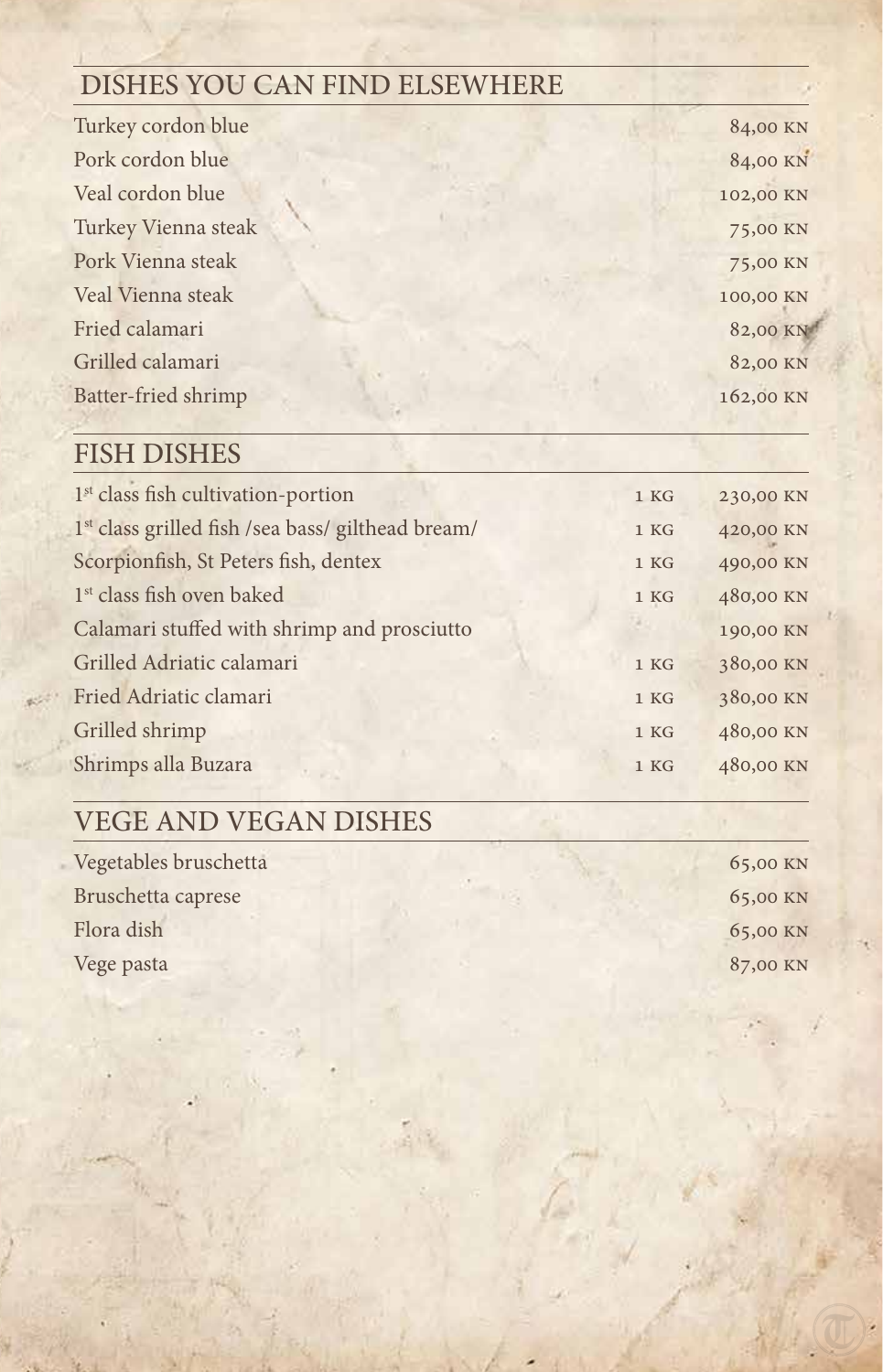### FOR OUR LITTLE GUESTS

### "Trsat`s dragon" dish– small Vienna steak and French fries 43,00 kn

" Malik" dish – ćevapčići and French fries 43,00 kN

he is small like a 5-year-old child, and very often he is handsome. he likes to wear blue pants and to put on a red hat. he will help a man in need, but he is also mischievous and leads people the wrong way if he finds them in the woods. he lives in wholes, in dirt, and in the cracks of big trees. he keeps his big fortune there. if someone throws a rock at his house, malik will seek revenge and lead a person the wrong way. malik is a mythological being of istra and kvarner.

#### "Leši" dish – turkey steak with Swiss chard and potatoes 43,00 kn

leši or lesnik – a forest ghost, the master of the woods and beasts, a shepherd whose herd consist of deer, does, rabbits, which are watched by the wolves or lynxes. His cheeks are blue, his eyes are green, and his beard is long and green. He has no shadow, and his blood is blue.

#### Morčić dish – fried calamari and French fries 43,00 KN

morčić is a kind of croatian autochthonous folk jewelry. it is one of the most recognizable symbols of rijeka, kvarner and of the croatian coast. along with its esthetic and decorative purpose, that jewelery was also a recognizable sign of identity, and of belonging to rijeka, kvarner, to the coastal region, in general.

#### "Jarilo" dish – turkey skewers and French fries 43,00 kn

jarilo – a god of spring vegetation and fertility, perun`s son, kidnapped by god veles. his arrival to our world brings spring and new energy, vegetation regeneration, and joy of life.



 dragon of trsatDRAGON OF TRSAT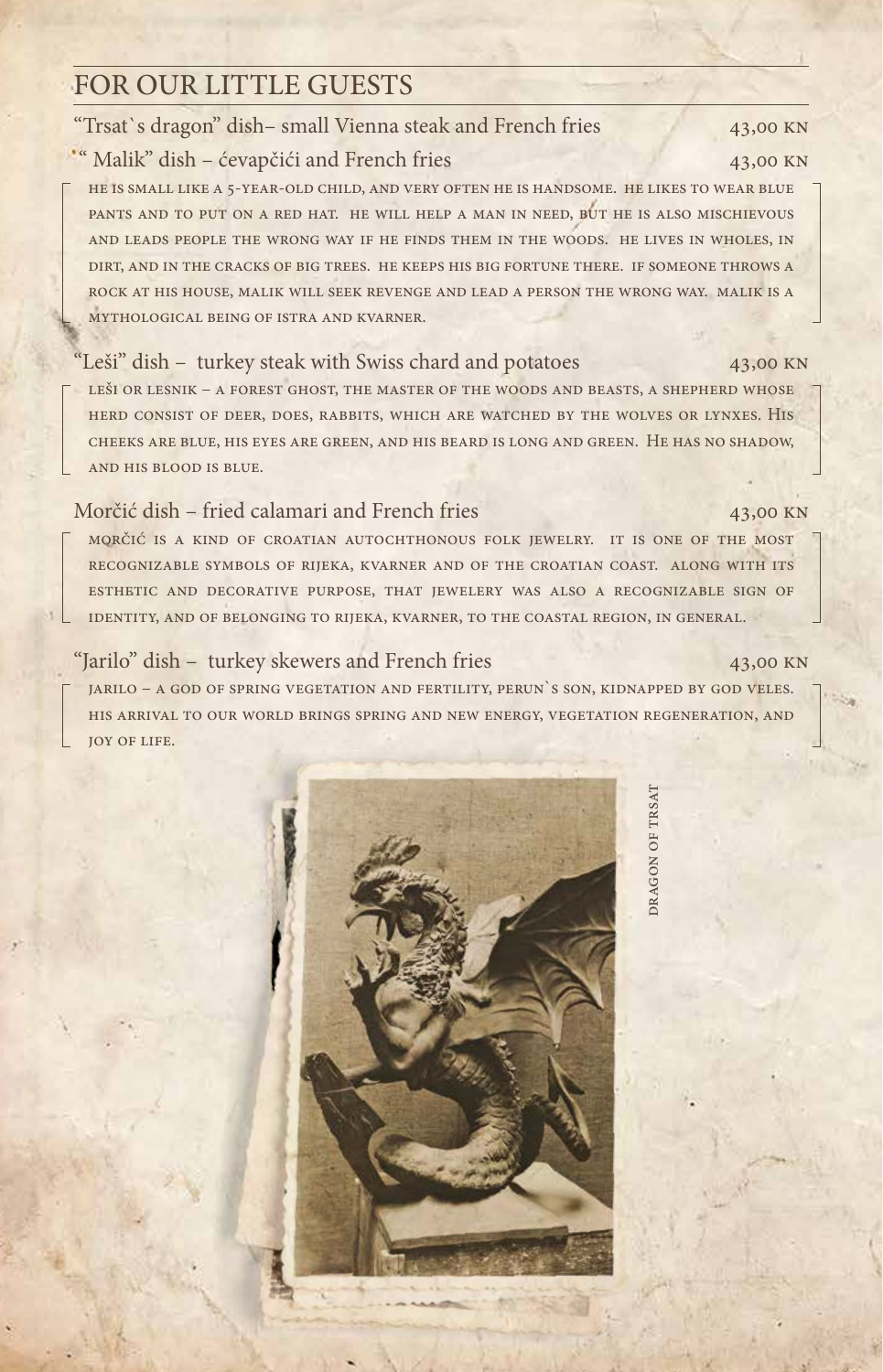## BAKING "UNDER THE BELL" ONLY PREV. ORDER

| Lamb                    | <b>1 KG</b> | 285,00 KN |
|-------------------------|-------------|-----------|
| Lamb shank              | 1 KG        | 285,00 KN |
| Goatling                | 1 KG        | 285,00 KN |
| Veal /flam or shoulder/ | 1 KG        | 270,00 KN |
| Veal shank              | 1 KG        | 220,00 KN |
| Boar                    | 1 KG        | 300,00 KN |
| Duck                    | 1 KG        | 300,00 KN |
| Turkey                  | 1 KG        | 220,00 KN |
| Capon                   | 1 KG        | 220,00 KN |
|                         |             |           |

### SPIT ROAST MEAT ONLY PREV ORDER

| Lamb                                        | 1 KG | 290,00 KN |
|---------------------------------------------|------|-----------|
| Suckling pig                                | 1 KG | 190,00 KN |
| Goatling                                    | 1 KG | 290,00 KN |
| Ox (minimum for 100 people) price as agreed |      |           |

 $2.2\%$ 

## MEAL SALADS

| "Roman Castle" Salad                                             | 82,00KN  |
|------------------------------------------------------------------|----------|
| Turkey, lettuce, cherry tomatoes, sesame, yogurt dressing        |          |
| "Knapi" Salad                                                    | 112,00KN |
| Beef tenderloin, lettuce, vegetables, mustard and onion dressing |          |
| "Captain" Salad                                                  | 107,00KN |
| Salmon, lettuce, orange and vodka dressing                       |          |

## SALADS

 $\mathcal{R}^{\downarrow}$ 

| Mixed                | 24,00 KN |
|----------------------|----------|
| Lettuce              | 29,00 KN |
| Rocket lettuce       | 30,00 KN |
| Greek                | 42,00 KN |
| Shopska<br>$\bullet$ | 42,00 KN |
|                      |          |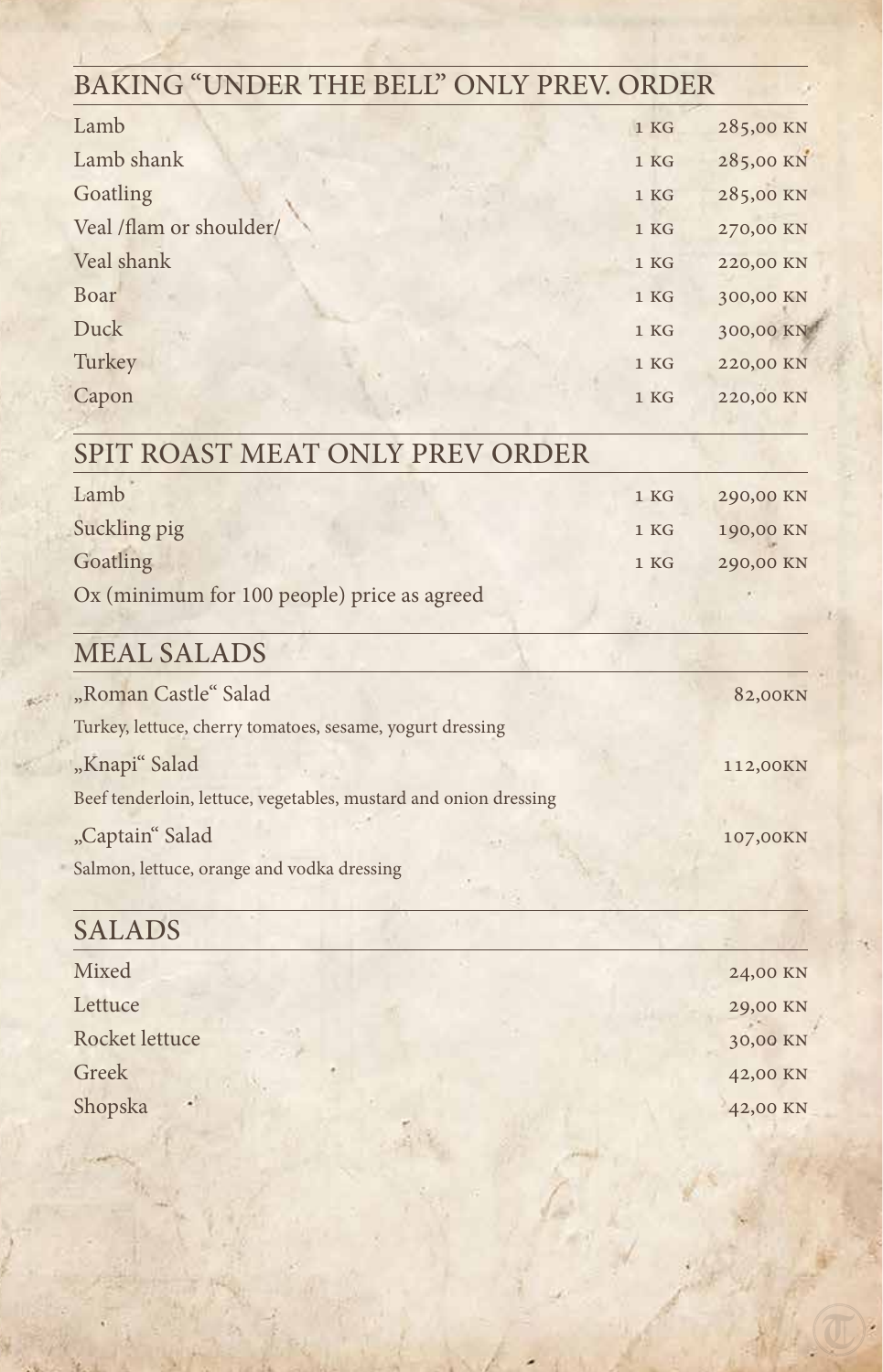# SIDE DISHES

| <b>French fries</b>                                  | 23,00 KN |
|------------------------------------------------------|----------|
| <b>Baked potatoes</b>                                | 23,00 KN |
| Potoatoes in foil with sour cream                    | 35,00 KN |
| Home made gnocchi (dumplings), šurlice or fuži-pasta | 23,00 KN |
| <b>Boiled</b> vegetables                             | 35,00 KN |
| <b>Grilled vegetables</b>                            | 35,00 KN |
| Grilled polenta                                      | 19,00 KN |
| Sauteed sour cabbage (seasonal)                      | 22,00 KN |
| <b>Boiled</b> potaotes                               | 23,00 KN |
| Swiss chard in leaf                                  | 27,00 KN |
| Swiss Chard-Dalmatian tradition                      | 27,00 KN |
| Potatoe skins                                        | 37,00 KN |
| Roasted potatoes (with prosciutto and red onion)     | 31,00 KN |
| <b>Buttered</b> rice                                 | 23,00 KN |
| <b>Bread-portion</b>                                 | 7,00 KN  |
| Cold sauces                                          | 10,00 KN |
| Parmesan                                             | 15,00 KN |
|                                                      |          |

 $-34$ 

# **DESSERTS**

| Ice cream-scoop               | 15,00 KN  |
|-------------------------------|-----------|
| Ice cream with hot berries    | 31,00 KN  |
| Crostata, depending on season | 29,00 KN  |
| Tiramisu                      | 24,00 KN  |
| Panna cotta berries           | 32,00 KN  |
| Soufle                        | 37,00 KN  |
| Dessert TARSA for four people | 121,00 KN |
| <b>PANCAKES (CREPES)</b>      |           |
| With jam                      | 25,00 KN  |
| With walnuts                  | 28,00 KN  |
| With nutella                  | 28,00 KN  |
| With berries and ice cream    | 47,00 KN  |
| Tarsa                         | 31,00 KN  |
|                               |           |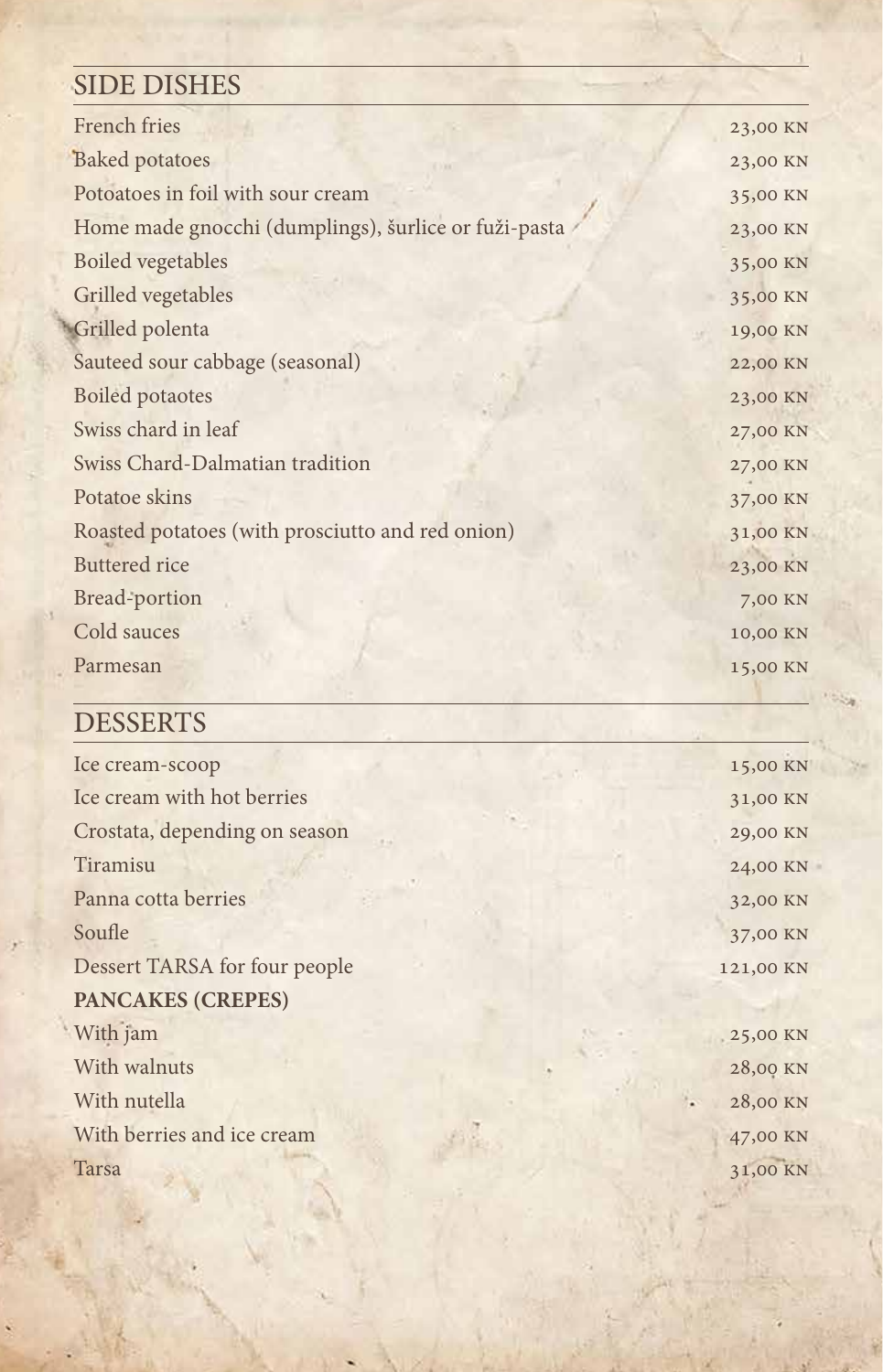# WARM BEVERAGES

| Espresso coffee                   |       | 13,00 KN |
|-----------------------------------|-------|----------|
| Coffee with milk                  |       | 17,00 KN |
| Large coffee with milk            |       | 18,00 KN |
| Coffee without caffeine           |       | 14,00 KN |
| Coffee without caffeine with milk |       | 19,00 KN |
| Flat coffee                       |       | 20,00 KN |
| Flat coffee without caffeine      |       | 22,00 KN |
| Coffee with cream                 |       | 25,00 KN |
| Cocoa                             |       | 25,00 KN |
| Milk                              | 0,1 L | 5,00 KN  |
| Tea Ronnefeldt Tea-Caddy          |       | 20,00 KN |
| Punch                             |       | 25,00 KN |
| Nescaffe                          |       | 25,00 KN |
|                                   |       |          |

# NON-ALCOHOLIC DRINKS

| Sparkling juice in bottle            | 0,25 L   | 23,00 KN |
|--------------------------------------|----------|----------|
| Natural juice in bottle              | 0,20 L   | 23,00 KN |
| Sparkling water Jamnica              | 0,25 L   | 14,00 KN |
| Sparkling water with flavor Jamnica  | 0,25 L   | 16,00 KN |
| Sparkling water Jamnica              | $0,75$ L | 29,00 KN |
| Still mineral water with flavor Jana | 0,25 L   | 16,00 KN |
| Still mineral water Jana             | 0,33 L   | 14,00 KN |
| Still mineral water Jana             | 0,75 L   | 29,00 KN |
| <b>Energy beverage</b>               | 0,25 L   | 39,00 KN |
| Ice tea                              | 0,25 L   | 20,00 KN |
| Cedevita                             |          | 18,00 KN |
| Spremuta (orange, grapefruit)        | 0,20 L   | 35,00 KN |
| Lemonada                             | $0,20$ L | 33,00 KN |
|                                      |          |          |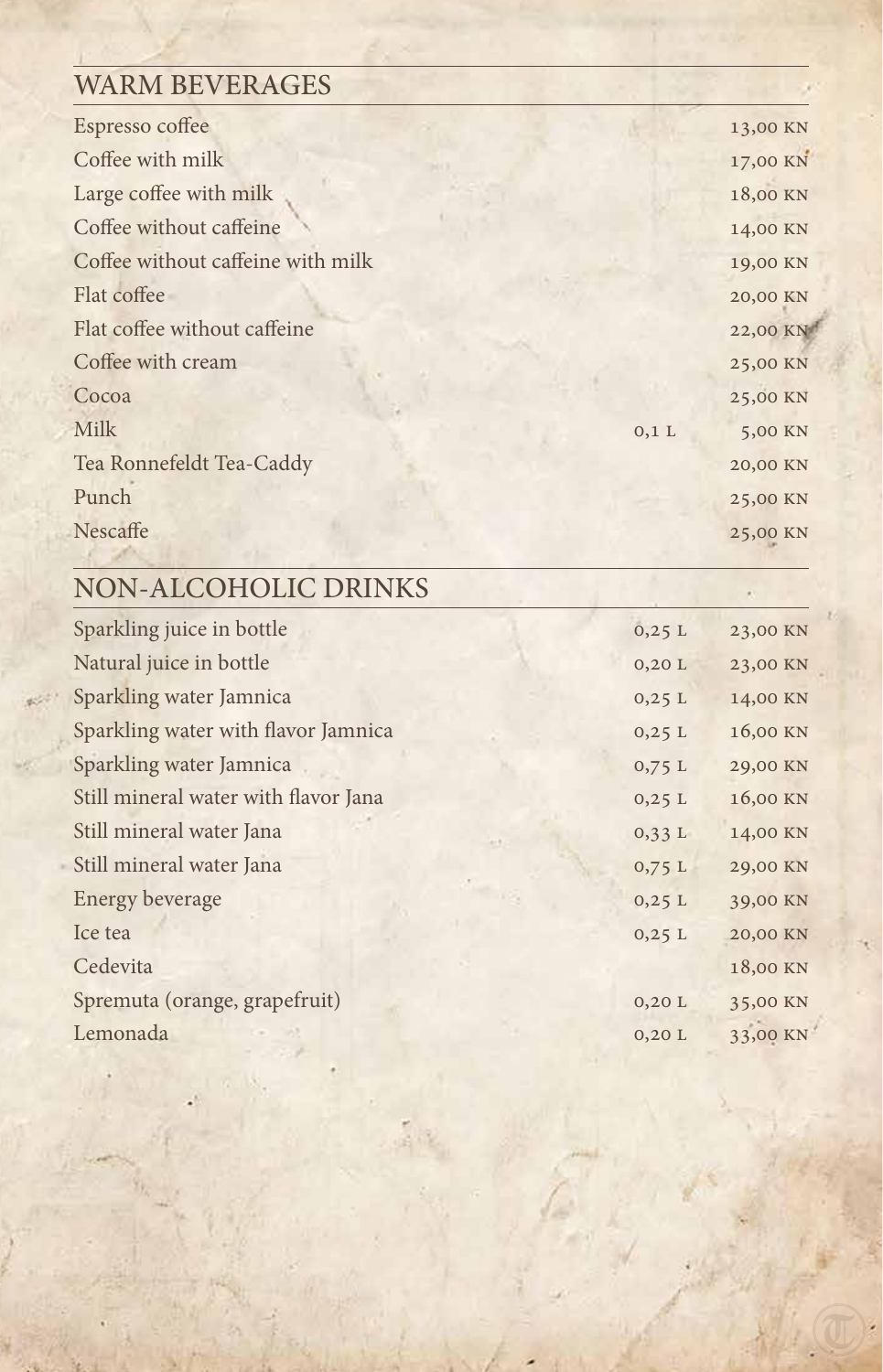| <b>BEER</b>       |          |          |
|-------------------|----------|----------|
| Zlatni Pan        | $0,3$ L  | 20,00 KN |
| Zlatni Pan        | $0,5$ L  | 25,00 KN |
| Grimbergen blonde | $0,3$ L  | 28,00 KN |
| Grimbergen blonde | 0,5 L    | 37,00 KN |
| Carlsberg         | $0,33$ L | 20,00 KN |
| Tuborg            | 0,33 L   | 20,00 KN |
| Pan lager         | 0,33L    | 20,00 KN |
| Budweiser         | 0,33 L   | 24,00 KN |
| Budweiser dark    | 0,5 L    | 25,00 KN |
| Pan tamni         | $0,5$ L  | 25,00 KN |
| Pan radler        | $0,5$ L  | 25,00 KN |
| Pan bezalkoholni  | $0,5$ L  | 25,00 KN |
| Guinness          | 0,44 L   | 37,00 KN |
| Somersby          | 0,33 L   | 25,00 KN |
| Grimbergen        | 0,33 L   | 28,00 KN |

# SPIRITS – FOREIGN

| <b>VODKA</b>           |          |           |
|------------------------|----------|-----------|
| Svarog                 | 0,03 L   | 19,00 KN  |
| Grey goose             | $0,03$ L | 39,00 KN  |
| <b>GIN</b>             |          |           |
| <b>Beeffeater</b>      | 0,03 L   | 27,00 KN  |
| Hendricks              | 0,03 L   | 32,00 KN  |
| <b>RUM</b>             |          |           |
| Diplomatico Planas     | 0,03 L   | 30,00 KN  |
| Diplomatico Mantuano   | 0,03 L   | 38,00 KN  |
| Diplomatico Reserva    | 0,03 L   | 52,00 KN  |
| Zacapa 23 y.o.         | 0,03 L   | 61,00 KN  |
| Zacapa xo              | 0,03 L   | 130,00 KN |
| <b>WHISKEY</b>         |          |           |
| <b>Ballantines</b>     | 0,03 L   | 30,00 KN  |
| Johnnie Walker Black   | 0,03 L   | 40,00 KN  |
| <b>Monkey Shoulder</b> | 0,03 L   | 30,00 KN  |
| <b>Chivas Regal</b>    | 0,03 L   | 42,00 KN  |
| Glenfiddich 12         | 0,03 L   | 35,00 KN  |
|                        |          |           |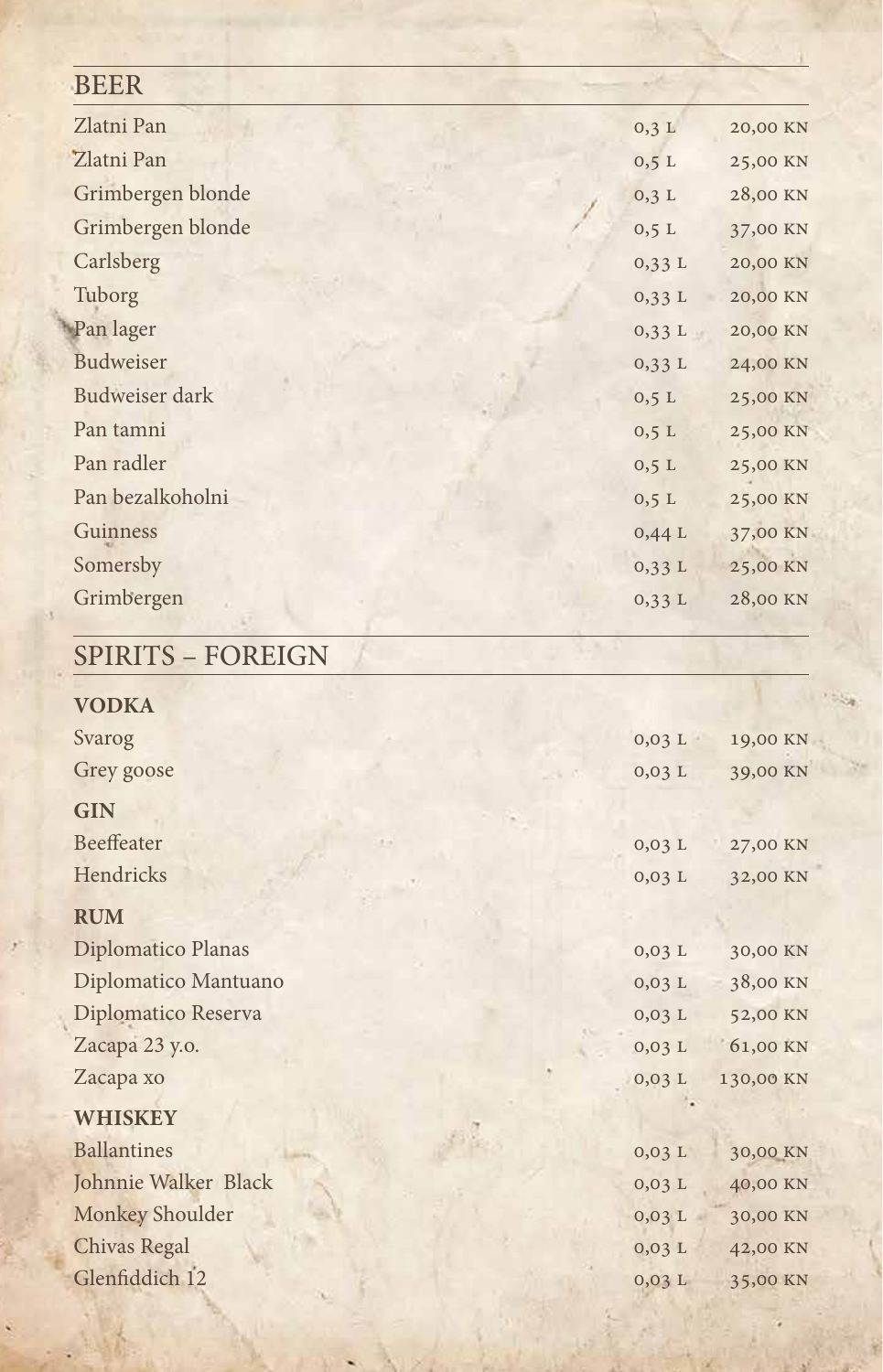| Glenfiddich 15           | 0,03 L | 45,00 KN  |
|--------------------------|--------|-----------|
| Glenfiddich 18           | 0,03 L | 68,00 KN  |
| Glennfiddich 21          | 0,03 L | 167,00 KN |
| <b>WHISKEY</b>           |        |           |
| <b>Jack Daniels</b>      | 0,03 L | 35,00 KN  |
| Jim Beam                 | 0,03 L | 35,00 KN  |
| Makers mark              | 0,03 L | 39,00 KN  |
| <b>COGNAC</b>            |        |           |
| Courvoiser               | 0,03 L | 39,00 KN  |
| Hennessy                 | 0,03 L | 39,00 KN  |
| Martell                  | 0,03 L | 39,00 KN  |
| Rémy Martin XO           | 0,03 L | 150,00 KN |
| <b>BITTER</b>            |        |           |
| Cynar                    | 0,03 L | 21,00 KN  |
| Campari                  | 0,03 L | 21,00 KN  |
| Jagermister              | 0,03 L | 27,00 KN  |
| Aperol                   | 0,03 L | 25,00 KN  |
| Amaro Montenegro         | 0,03 L | 25,00 KN  |
| <b>LIQUER</b>            |        |           |
| Pommé roher              | 0,03 L | 27,00 KN  |
| Jack Daniel's Honey      | 0,03 L | 27,00 KN  |
| <b>RAKIJAS (BRANDY)</b>  |        |           |
| Viljamovka Roner reserva | 0,03 L | 27,00 KN  |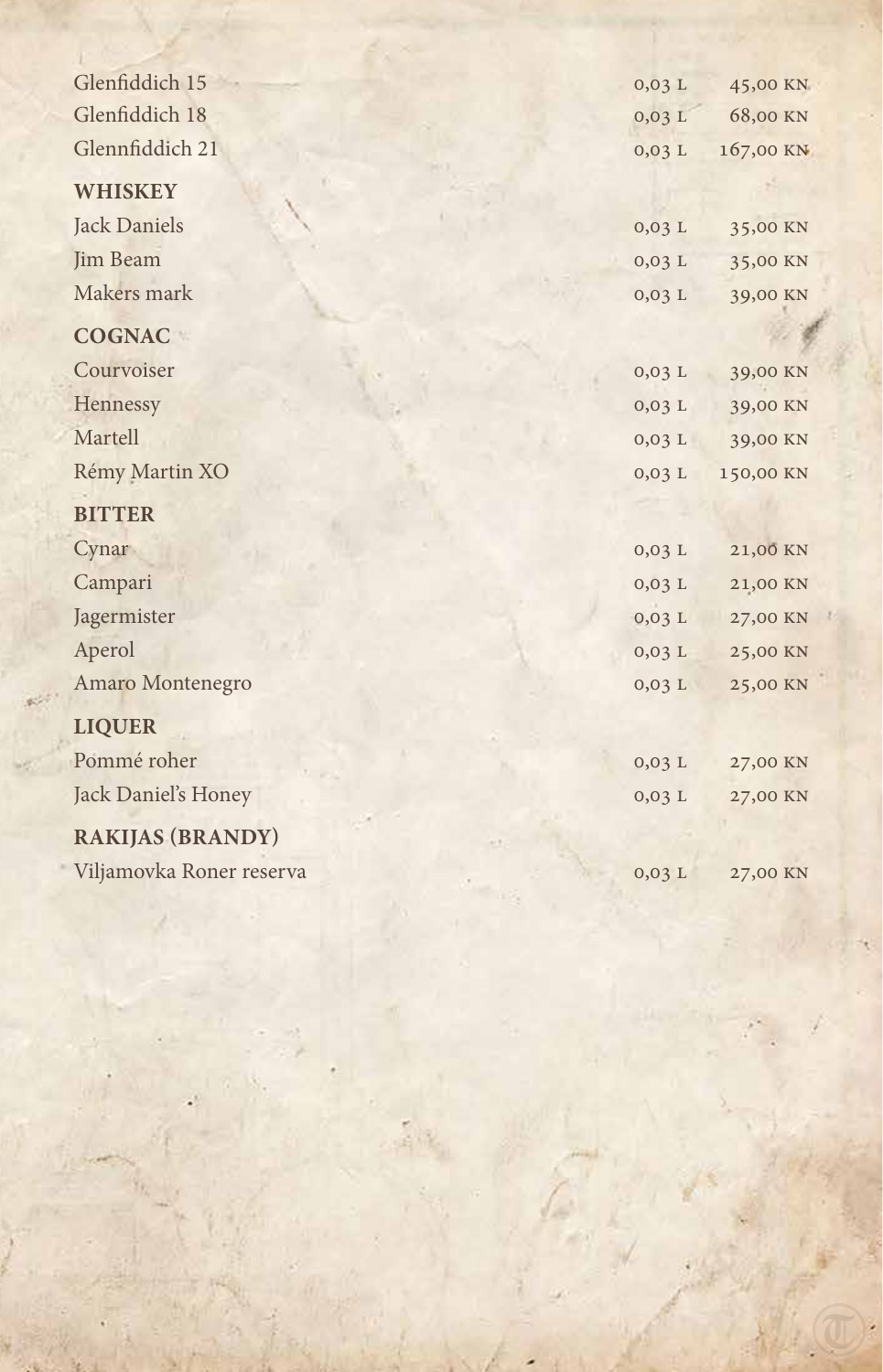| <b>HARD LIQUER - HOMEMADE</b> |         |          |
|-------------------------------|---------|----------|
| <b>Biska</b>                  | 0,03 L  | 19,00 KN |
| Borovička (Berries brandy)    | 0,03 L  | 19,00 KN |
| Višnja (Sour cherry)          | 0,03 L  | 19,00 KN |
| Travarica (Herbs brandy)      | 0,03 L  | 15,00 KN |
| Komovica (Grapes brandy)      | 0,03 L  | 15,00 KN |
| Viljamovka (Pear brandy)      | 0,03 L  | 19,00 KN |
| Šljivovica (Plum brandy)      | 0,03 L  | 19,00 KN |
| Orahovac (Walnut brandy)      | 0,03 L  | 19,00 KN |
| Pelinkovac                    | 0,03 L  | 19,00 KN |
| Vodka                         | 0,03 L  | 15,00 KN |
| Amaro                         | 0,03 L  | 15,00 KN |
| Pelinkovac antique            | 0,03 L  | 25,00 KN |
| Red wine liquer               | 0,03 L  | 21,00 KN |
| Teraneo                       | 0,03 L  | 21,00 KN |
|                               |         |          |
| <b>SPRITZS</b>                |         |          |
| Aperol spritzs                | $0,2$ L | 41,00 KN |
| Hugo spritzs                  | $0,2$ L | 41,00 KN |

Tarsa spritzs  $0,2$  l  $41,00$  kn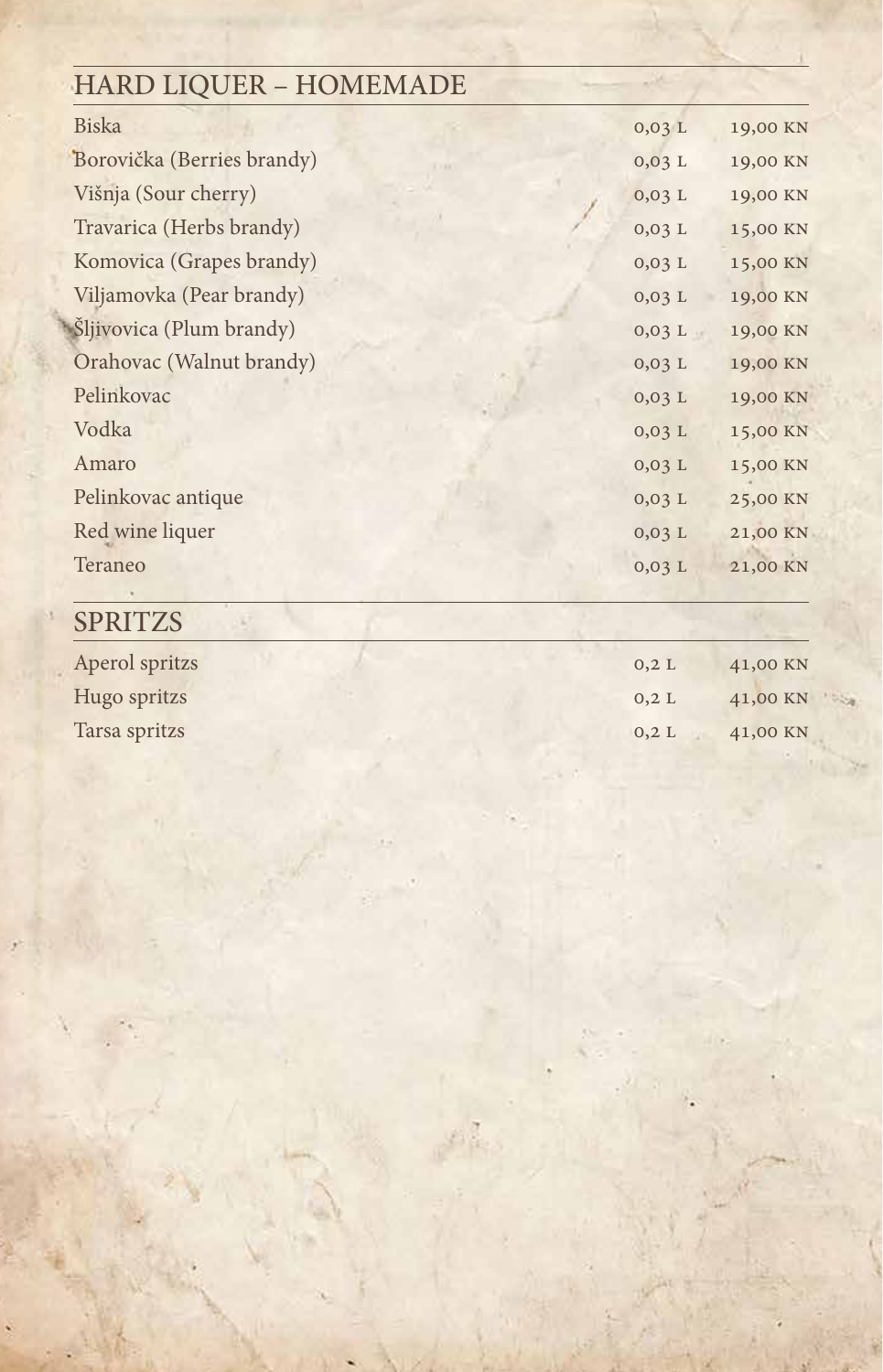| <b>HOUSE WINES</b>        |          |             |
|---------------------------|----------|-------------|
| Rinfuso                   | $1\,$ L  | 120,00 KN   |
| <b>SPARKLING WINE</b>     |          |             |
| Millennium Tomac          | 0,75 L   | 250,00 KN   |
| <b>Rose Tomac</b>         | 0,75 L   | 280,00 KN   |
| Malčić                    | $0,75$ L | 250,00 KN   |
| Prosseco                  | $0,75$ L | 170,00 KN   |
| <b>CHAMPAGNE</b>          |          |             |
| Moet&ChandonBrut Imperial | $0,75$ L | 800,00 KN   |
| Dom Perignon              | $0,75$ L | 2.000,00 KN |
| Piper-Heidsieck           | 0,75 L   | 800,00 KN   |
|                           |          |             |
| <b>WHITE WINES</b>        |          |             |
| THE COASTAL CROATIA       |          |             |
| Žlahtina Šipun            | $0,75$ L | 160,00 KN   |
| Žlahtina Zlatna           | $0,75$ L | 160,00 KN   |
| <b>ISTRIA</b>             |          |             |
| Malvazija Coronica        | 0,75 L   | 190,00 KN   |
| Malvazija Terzolo         | 0,75 L   | 190,00 KN   |
| Malvazija Benvenuti       | $0,75$ L | 190,00 KN   |
| Degrassi Terre bianche    | 0,75 L   | 180,00 KN   |
| <b>SLAVONIJA</b>          |          |             |
| Graševina Krauthaker      | $0,75$ L | 130,00 KN   |
| Chardonay Krauthaker      | 0,75 L   | 190,00 KN   |
| Sivi pinot Krauthaker     | $0,75$ L | 160,00 KN   |
| Sauvignon Galić           | 0,75 L   | 180,00 KN   |
| Graševina Galić           | 0,75 L   | 150,00 KN   |
|                           |          |             |
|                           |          |             |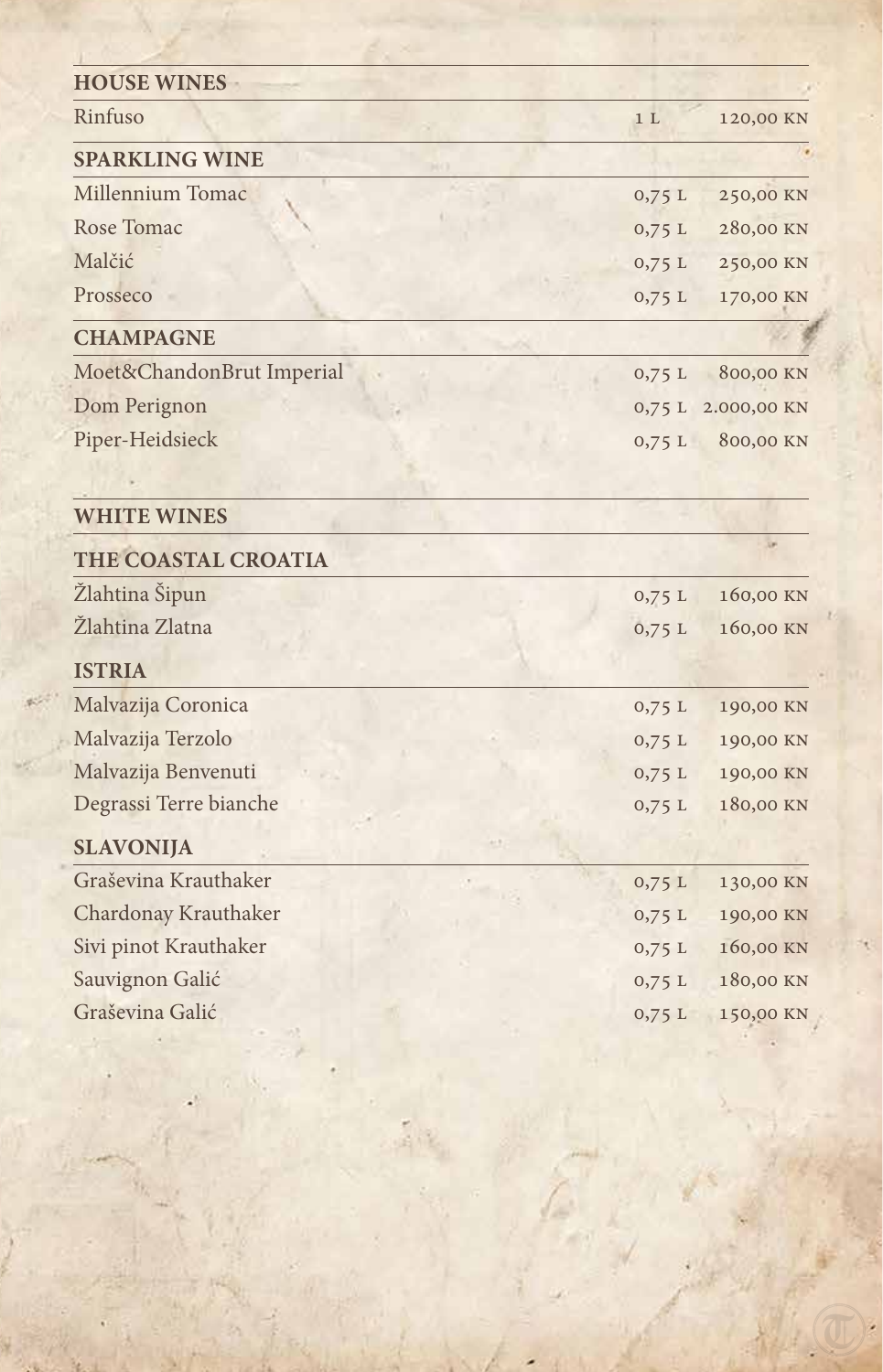| <b>RED WINES</b>            |          |           |
|-----------------------------|----------|-----------|
| THE COASTAL CROATIA         |          |           |
| Šipun Sansigot              | $0,75$ L | 180,00 KN |
| Boškinac CSM                | 0,75 L   | 480,00 KN |
| Kapitul                     | $0,75$ L | 650,00 KN |
| <b>ISTRIA</b>               |          |           |
| Teran F. Arman              | 0,75 L   | 240,00 KN |
| Festigia Cabernet Sauvignon | 0,75 L   | 240,00 KN |
| Festigia Castelo            | 0,75 L   | 240,00 KN |
| <b>DALMATIA</b>             |          |           |
| Zlatan Plavac Plenković     | 0,75 L   | 230,00 KN |
| Zlatan plavac Grand cru     | 0,75 L   | 490,00 KN |
| Babić Testament             | 0,75 L   | 230,00 KN |
| Degarra Bontera             | 0,75 L   | 330,00 KN |
| Medvid Duboković            | 0,75 L   | 999,00 KN |
| <b>SLAVONIJA</b>            |          |           |
| <b>Mercs Krauthaker</b>     | 0,75 L   | 240,00 KN |
| <b>ROSE</b>                 |          |           |
| Trojišćina                  | 0,75 L   | 150,00 KN |
|                             |          |           |
| THE DESSERT WINES           |          |           |
| Muškat                      | 0,5 L    | 190,00 KN |
| Graševina kasna berba       | $0,75$ L | 210,00 KN |
| <b>SPECIAL WINE</b>         |          |           |
| Vermuth Martini bianco      | $0,1$ L  | 35,00 KN  |
| Vermuth Martini rosso       | $0,1$ L  | 35,00 KN  |
|                             |          |           |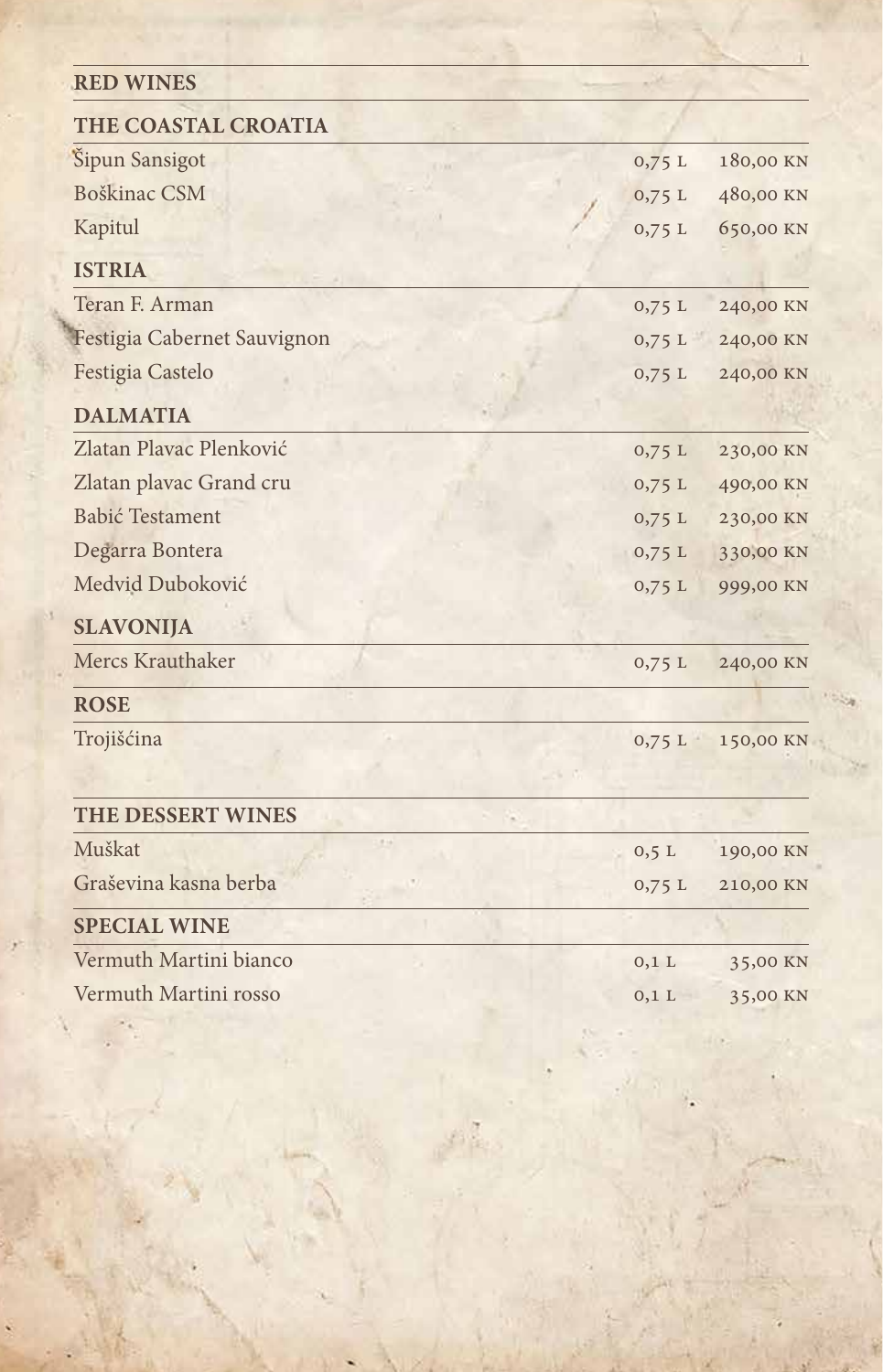### **LEAVE US A MESSAGE. WRITE SOMETHING.**

 $313$ 

 $\geq$ 

ä,

 $U$ 

×.

 $\mathbb{R}^{2\times 2}$ 

D. **Tast**